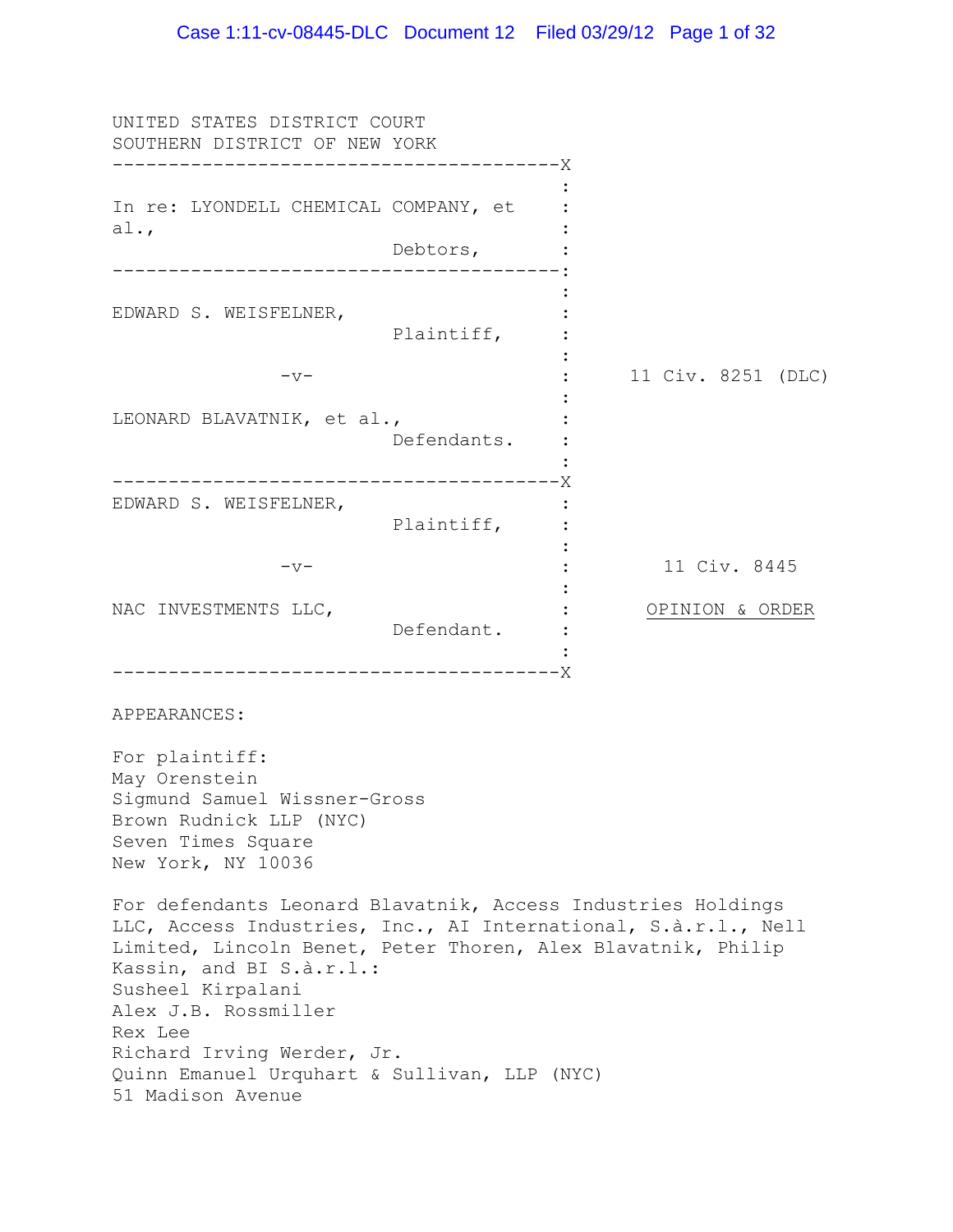New York, NY 10010

For defendants the Legal Representative of the Estate of Richard Floor (deceased) and Estate of Richard E. Floor: James S. Dittmar John Owen Farley Michael Jones Goodwin Procter, LLP (Boston) 53 State Street, Exchange Place Boston, MA 02109 For defendants Lynn Coleman and John Fisher Gray: John Owen Farley Goodwin Procter, LLP (Boston) 53 State Street, Exchange Place Boston, MA 02109 For defendant Deutsche Bank Securities, Inc.: Jason L. Watkins Bingham McCutchen LLP (Boston) One Federal Street Boston, MA 02110 For defendant Alan S. Bigman: Adam James van Alstyne James D. Wareham DLA Piper US LLP (DC) 500 8th Street, N.W., Washington, DC 20004 Kurt Ernest Kates Ramlo Skadden, Arps, Slate, Meagher & Flom, LLP (Los Angeles) 300 South Grand Avenue 34th Floor Los Angeles, CA 90071 For defendant Stephen I. Chazen: Joseph P. Moodhe Erich O. Grosz Debevoise & Plimpton, LLP (NYC) 919 Third Avenue, 31st Floor New York, NY 10022 For defendant Perella Weinberg Partners LP: Alex J.B. Rossmiller Quinn Emanuel Urquhart & Sullivan, LLP (NYC)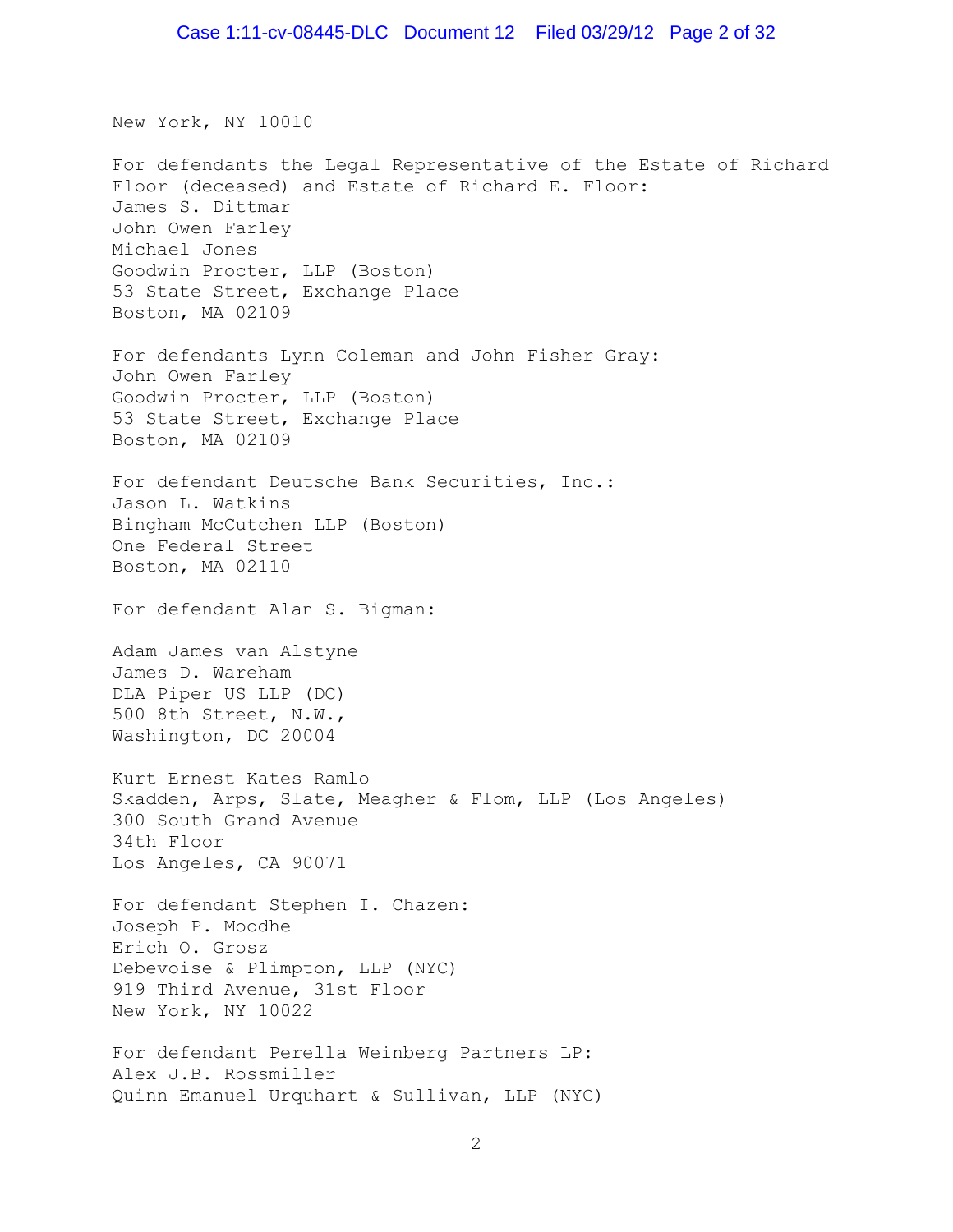51 Madison Avenue New York, NY 10010 For defendants Dan F. Smith, Carol A. Anderson, Susan K. Carter, Engen Engen, Paul S. Halata, Danny W. Huff, David J. Lesar, David J.P. Meachin, William R. Spivey, T. Kevin DeNicola, Kerry A. Galvin, John A. Hollinshead, James W. Bayer, W. Norman Phillips, Kevin R. Cadenhead, Charles L. Hall, Rick Fontenot, and Morris Gelb: Eric D. Wade John F. Higgins Thomas III Woolley Whitney V. Ables Porter Hedges, L.L.P. Reliant Energy Plaza 1000 Main Street 36th Floor Houston, TX 77002 For defendant Daniel J. Murphy: Eric D. Wade John F. Higgins Thomas III Woolley Porter Hedges, L.L.P. Reliant Energy Plaza 1000 Main Street 36th Floor Houston, TX 77002 For defendant Edward J. Dineen: Andrea Jacquelyn Gildea Covington & Burling LLP The New York Times Building 620 Eighth Avenue New York, NY 10018 For defendant Lyondell D&O Defendants: John F. Higgins Porter Hedges, L.L.P. Reliant Energy Plaza 1000 Main Street 36th Floor Houston, TX 77002 For defendant NAG Investments, LLC: Susheel Kirpalani Alexander Johannes Bittner Rossmiller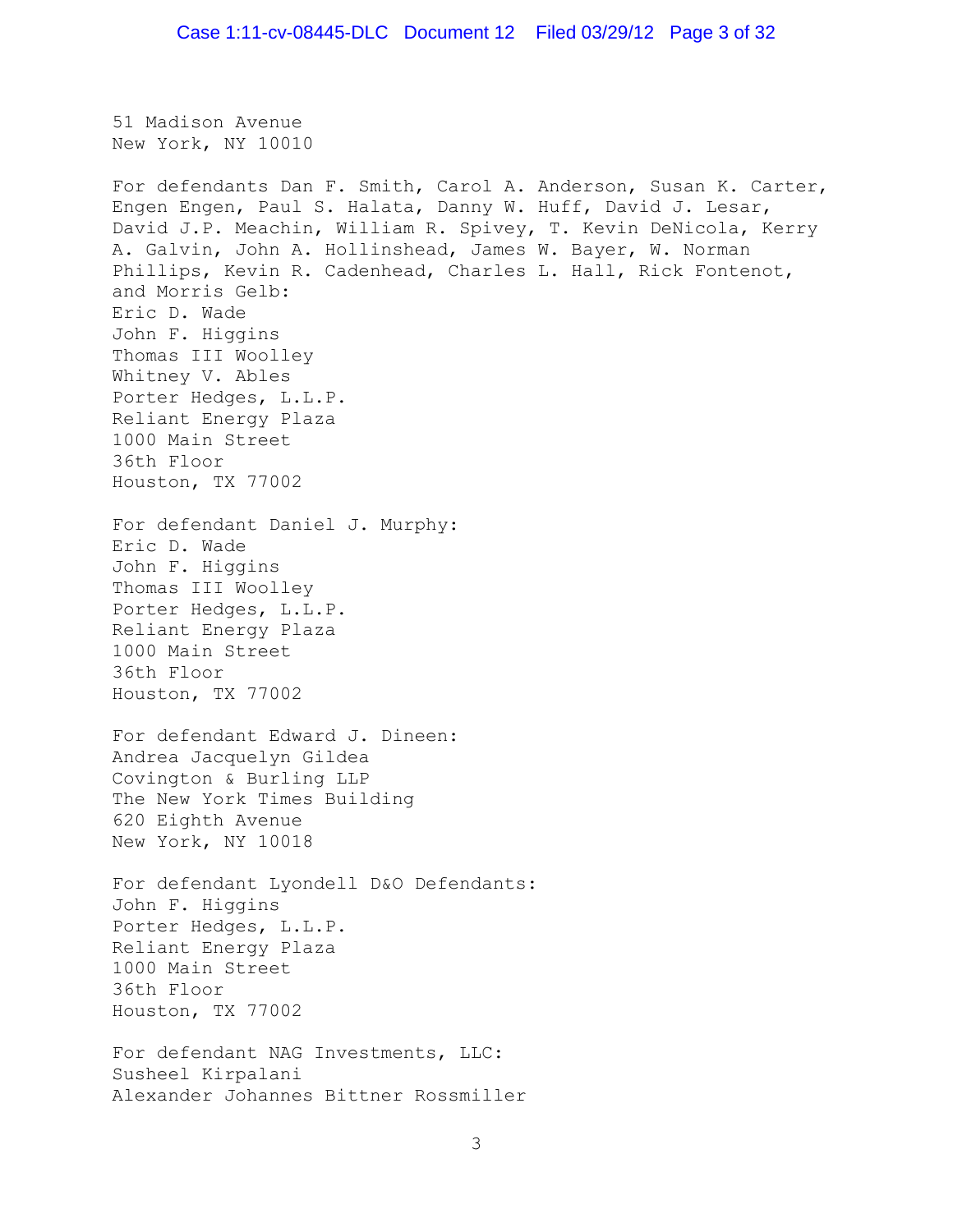### Case 1:11-cv-08445-DLC Document 12 Filed 03/29/12 Page 4 of 32

Rex Lee Richard Irving Werder, Jr. Quinn Emanuel Urquhart & Sullivan, LLP (NYC) 51 Madison Avenue New York, NY 10010

DENISE COTE, District Judge:

 $\overline{a}$ 

Defendants in the above-captioned cases move for withdrawal of the reference to the Bankruptcy Court pursuant to 28 U.S.C. § 157(d), Bankruptcy Rule 5011, and Stern v. Marshall, 131 S. Ct. 2594 (2011) ("Stern").<sup>1</sup> For the reasons discussed below, the motions to withdraw the reference are denied.

#### BACKGROUND

Lyondell Chemical Company ("Lyondell") was North America's third largest independent, publicly-traded chemical company. Basell AF S.C.A. ("Basell") was a Luxembourg entity. On December 20, 2007, Lyondell was acquired by and merged with Basell to create LyondellBasell Industries AF S.C.A. ("LBI"), the third largest chemical company in the world. On January 6, 2009, Lyondell and certain affiliates filed for relief under

 $1$  The movants are Carol A. Anderson, James Bayer, Kevin R. Cadenhead, Susan Carter, Stephen I. Chazen, C. Bart de Jong, T. Kevin DeNicola, Edward Dineen, Travis Engen, Rick Fontenot, Kerry A. Galvin, Morris Gelb, Paul S. Halata, Charles L. Hall, John A. Hollinshead, Danny W. Huff, David Lesar, David J.P. Meachin, Daniel Murphy, W. Norman Phillips, Jr., Dan F. Smith, William Spivey, Access Industries, Inc., Access Industries Holdings LLC, AI International, S.à.r.l., Nell Limited, BI S.à.r.l., Leonard Blavatnik, Lincoln Benet, Philip Kassin, Peter Thorén, Alex Blavatnik, NAG Investments LLC, Alan S. Bigman, and Diane Currier (Executor of the Estate of Richard Floor).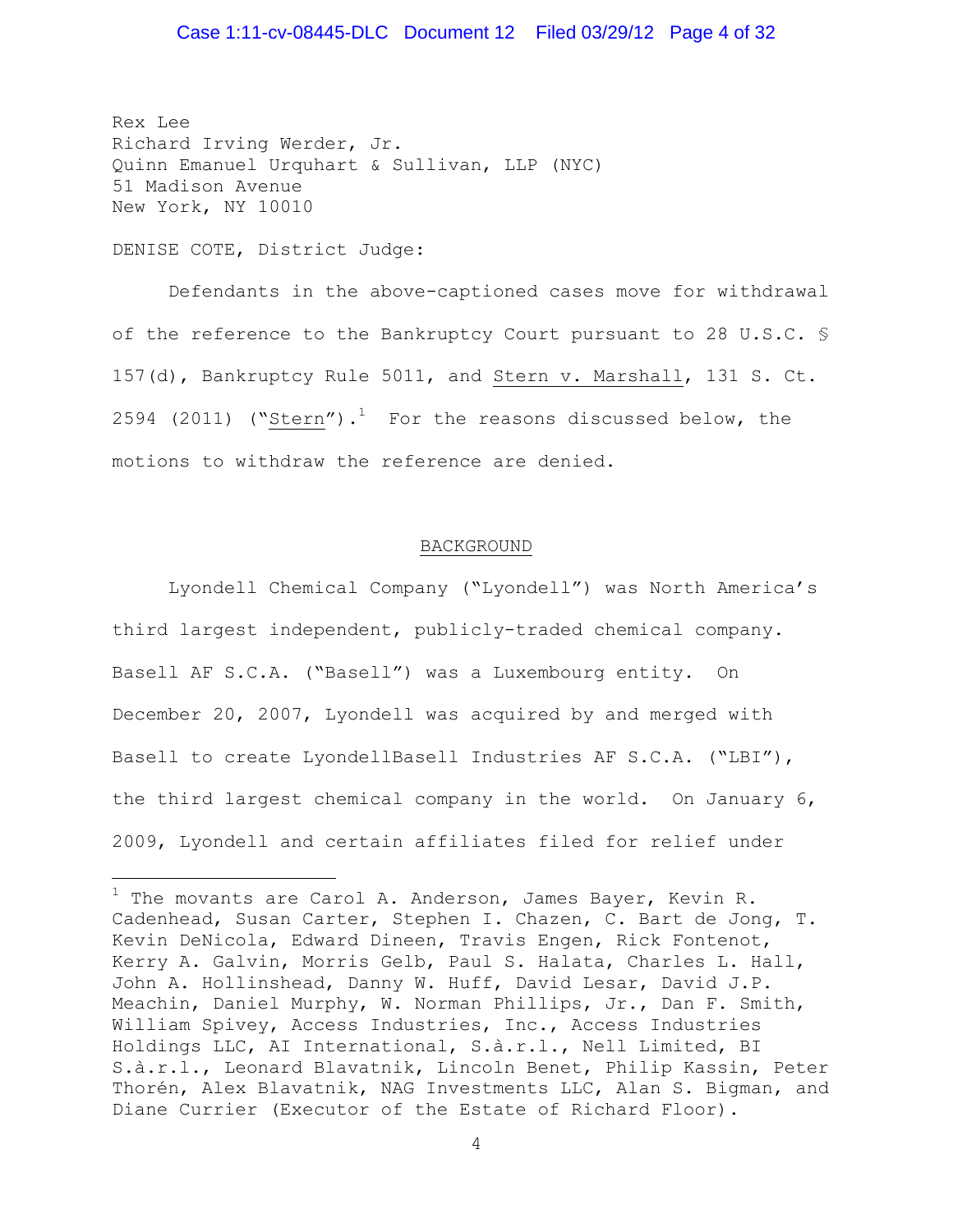# Case 1:11-cv-08445-DLC Document 12 Filed 03/29/12 Page 5 of 32

Chapter 11 of the Bankruptcy Code. LBI filed for bankruptcy on April 24.

The Bankruptcy Court granted the Official Committee of Unsecured Creditors (the "Committee") standing to pursue claims arising out of the merger of Lyondell and Basell (the "Merger") on July 21, 2009. This adversary proceeding commenced the following day, with a complaint filed on behalf of the Debtors' estates.

In light of the complexity of the litigation, the Bankruptcy Court divided the case into phases. The first phase ("Phase 1") consisted of certain claims against financing party defendants ("FPDs") that needed to be tried prior to LBI's emergence from bankruptcy. Trial in Phase 1 was to take place in early December 2009.

On December 4, 2009, shortly before the scheduled start of the trial, the Debtors advised the Bankruptcy Court of a proposed settlement by the Debtors and the FPDs. Following a February 16, 2010 agreement among the parties on modifications to the settlement, the Bankruptcy Court approved a revised settlement on March 11, 2010 and confirmed a plan of reorganization (the "Plan") on April 23, 2010. The Plan became effective on April 30, 2010, resulting in LBI's emergence from bankruptcy.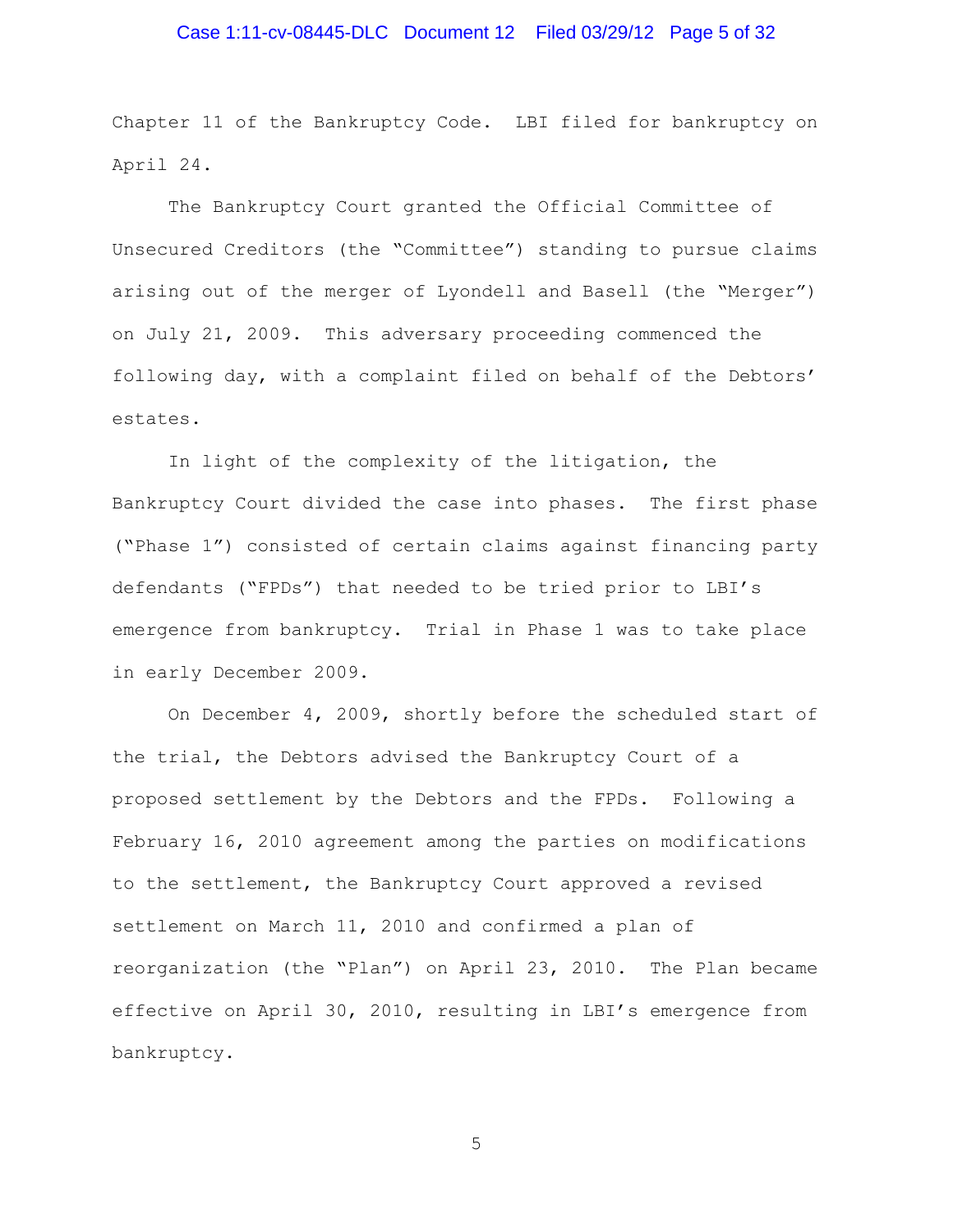### Case 1:11-cv-08445-DLC Document 12 Filed 03/29/12 Page 6 of 32

Pursuant to the Plan, the LB Litigation Trust was established in order to pursue estate claims that had not been settled or otherwise disposed of pursuant to the revised settlement of March 11, 2010 and the Plan. Edward Weisfelner was appointed as Trustee of the Litigation Trust (the "Trustee") and was substituted as the plaintiff in the first of these actions.

The Trustee filed an amended complaint on July 23, 2010 against individuals and corporate entities involved in the merger of Lyondell and Basell and the subsequent collapse of LBI. The amended complaint included twenty-one counts under the Bankruptcy Code, state law, Delaware law, and Luxembourg law containing the following claims:

- Count 1: A constructive fraudulent transfer claim under the bankruptcy code and state law against Nell Limited, AI Chemical, and Leonard Blavatnik;
- Count 2: An intentional fraudulent transfer claim under the bankruptcy code and state law against Nell Limited, AI Chemical, and Leonard Blavatnik;
- Count 3: A constructive fraudulent transfer claim under the bankruptcy code and state law against the Lyondell Directors<sup>2</sup> and the Lyondell Officers;<sup>3</sup>

 $\overline{a}$ 

 $2$  The eleven Lyondell Directors are Carol A. Anderson, Susan Carter, Stephen I. Chazen, Travis Engen, Paul S. Halata, Danny W. Huff, David Lesar, David J.P. Meachin, Daniel Murphy, Dan F. Smith, and William R. Spivey.

 $3$  The eight Lyondell Officers are James Bayer, Kevin DeNicola, Bart de Jong, Edward Dineen, Kerry Galvin, Morris Gelb, John Hollinshead, and Norm Phillips.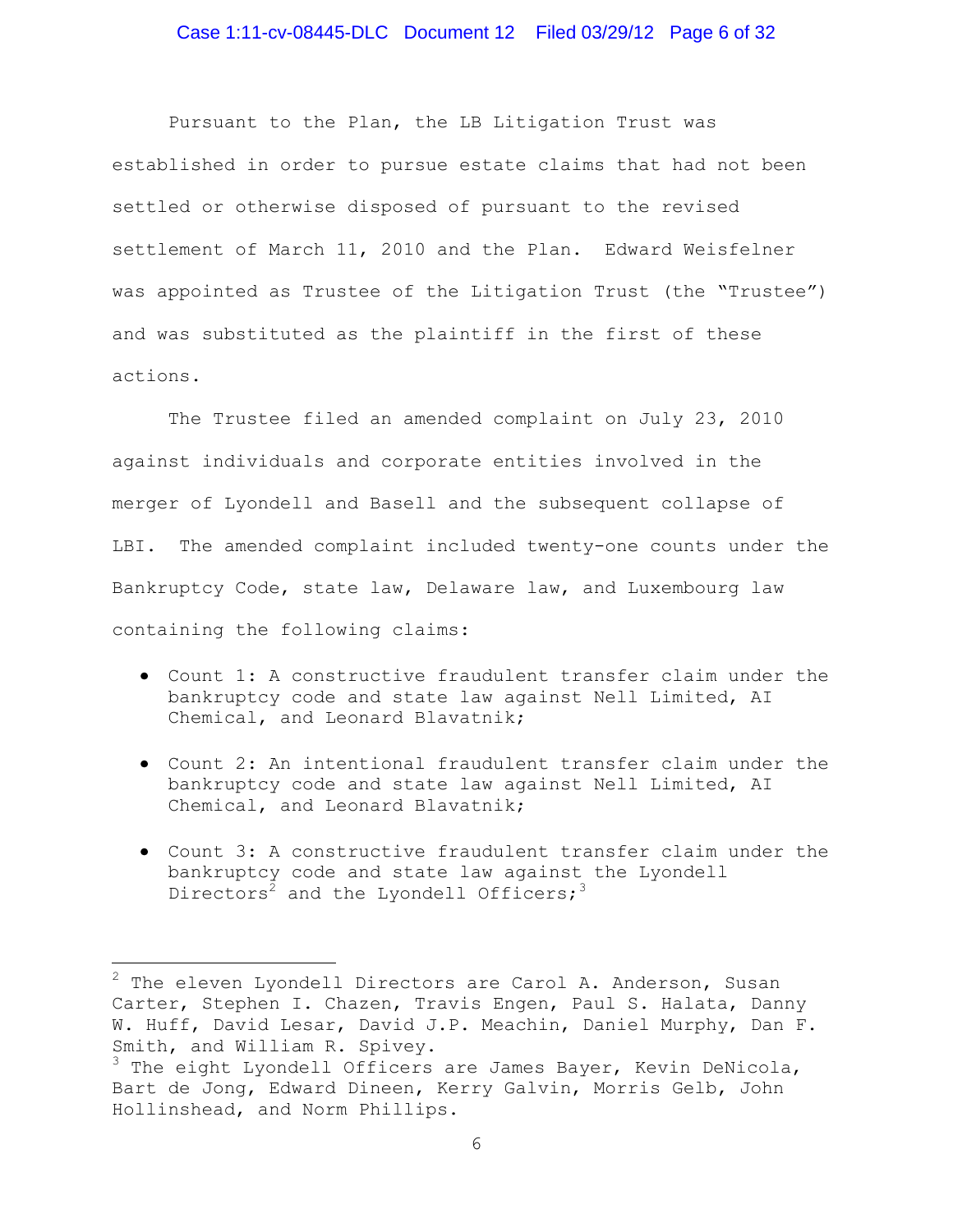- Count 4: An intentional fraudulent transfer claim under the bankruptcy code and state law against the Lyondell Directors and the Lyondell Officers;
- Count 5: A breach of fiduciary duty claim under Delaware law against the Lyondell Directors;
- Count 6: A mismanagement claim under Luxembourg law against Leonard Blavatnik;
- Count 7: A tort claim under Luxembourg law against Len Blavatnik, Phil Kassin, the Estate of Richard Floor, and Alan Bigman;
- Count 8: A breach of fiduciary duty claim under Delaware law against the Lyondell Subsidiary Directors;<sup>4</sup>
- Count 9: An avoidable preference claim under the bankruptcy code and state law against Access Industries;
- Count 10: An equitable subordination claim under the bankruptcy code against AI International;
- Count 11: A fraudulent transfer claim under the bankruptcy code and state law against Nell Limited and Perella Weinberg;
- Count 12: A breach of contract claim under state law against Access Industries;
- Count 13: An illegal dividends and redemption claim under Delaware law against the Lyondell Directors;
- Count 14: An unlawful distribution and extra-contractual tort claim under Luxembourg law against Leonard Blavatnik, BI S.à.r.l., Alan Bigman, Alex Blavatnik, Peter Thoren, and the Estate of Richard Floor;
- Count 15: A claim for declaratory judgment for recharacterization of a revolving credit facility provided for the benefit of LBI under applicable federal or state

 $\overline{a}$ 

 $4$  The three Lyondell Subsidiary Directors are Kevin Cadenhead, Rick Fontenot, and Charles Hall.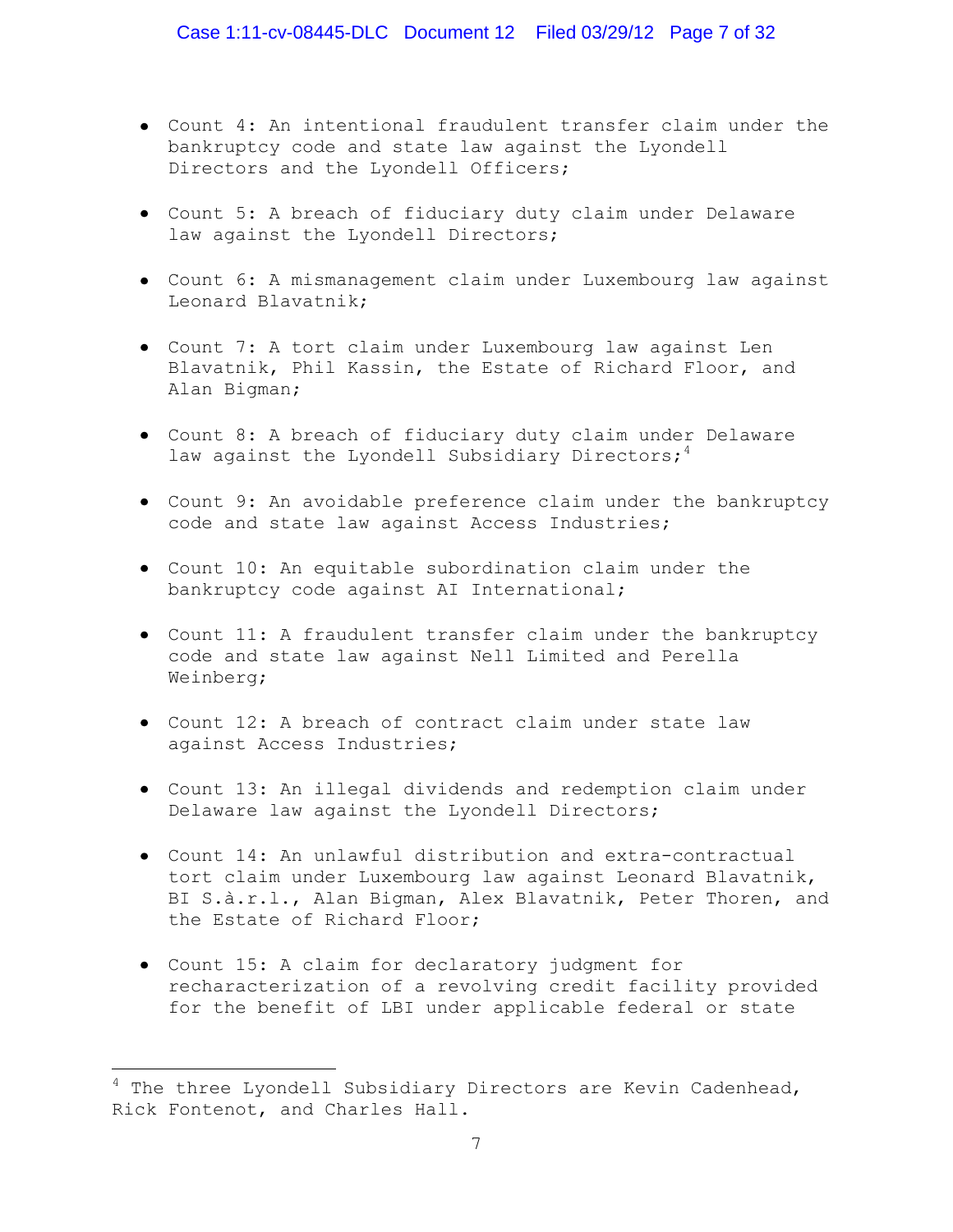law against Access Industries, Alan Bigman, Edward Dineen, and Morris Gelb;

- Count 16: An illegal dividends and redemption claim under Delaware law against Alan Bigman, Edward Dineen, and Morris Gelb;
- Count 17: A constructive fraudulent transfer claim under the bankruptcy code and state law against Access Industries;
- Count 18: An aiding and abetting breach of fiduciary duty claim under Luxembourg law against Nell Limited, Access Industries, Inc., AI International, and AI Chemical;
- Count 19: A fraudulent transfer claim under the bankruptcy code against BI S.à.r.l.;
- Count 20: A breach of fiduciary duty claim under Delaware law against Dan Smith, Kevin DeNicola, Edward Dineen, Kerry A. Galvin, and Norm Phillips; and
- Count 21: An aiding and abetting breach of fiduciary duty claim under Delaware law against Kevin DeNicola, Edward Dineen, Kerry A. Galvin, and Norm Phillips.

The gravamen of the amended complaint is that senior executives at Lyondell, Basell and other companies involved in the Merger exaggerated the earnings potential of the two companies for personal gain; as a result, LBI was severely under-capitalized after the Merger and was destined to fail in the face of a foreseeable industry downturn.

The Trustee brought a related action against NAG Investments LLW ("NAG") on June 16, 2011 to recover €100 million transferred by Basell less than two weeks before the Merger. The amended complaint in this related action (the "NAG Action")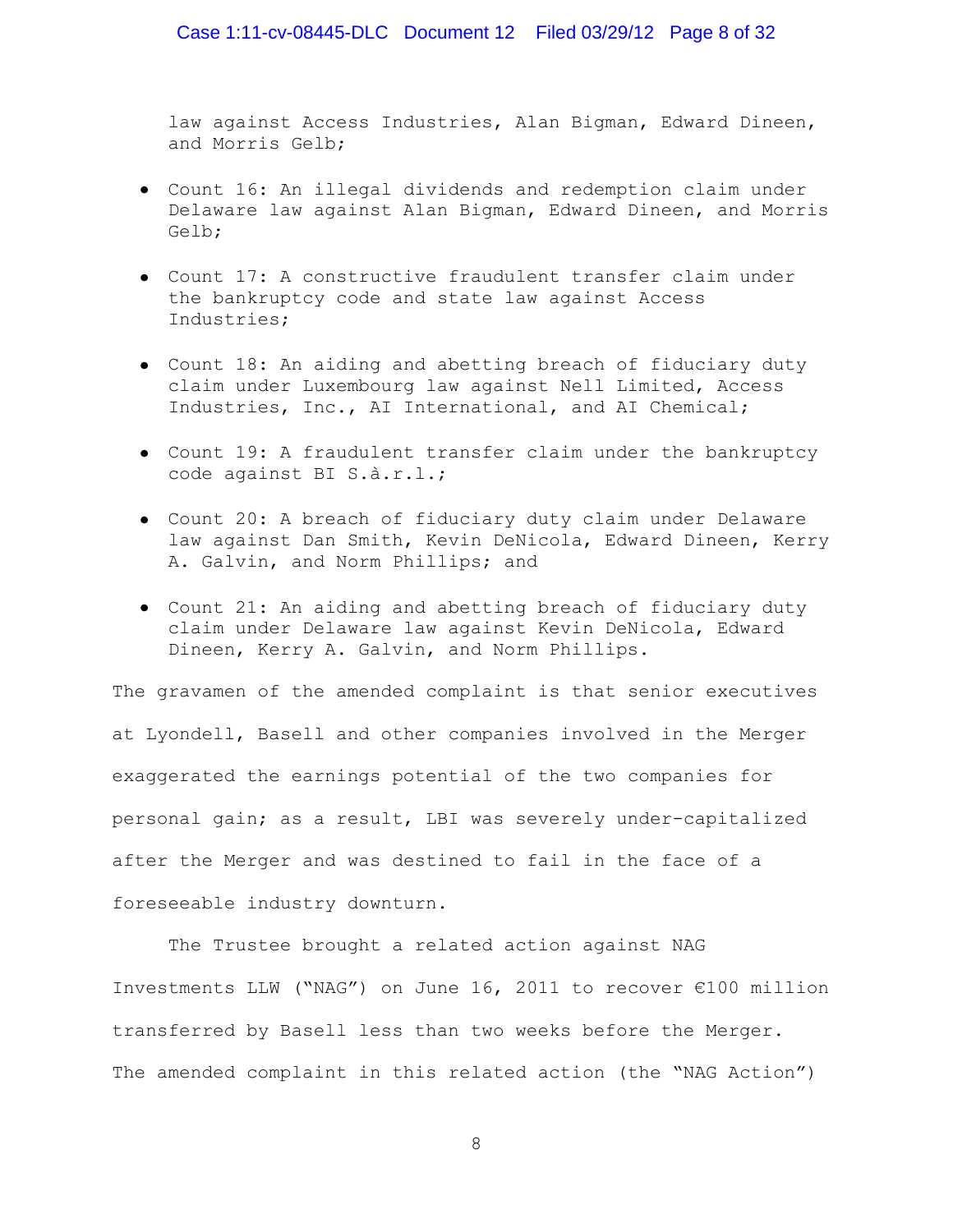# Case 1:11-cv-08445-DLC Document 12 Filed 03/29/12 Page 9 of 32

brings a claim of fraudulent transfer pursuant to the Bankruptcy Code against NAG, and is based on the same facts that gave rise to certain claims in the initial action brought on July 23, 2010 (the "Main Action").

On September 24, 2010, the defendants filed thirteen motions to dismiss under Fed. R. Civ. P. 12(b)(6) and forum non conveniens grounds. Five of these motions were resolved by the parties. On March 10, 2011, the Bankruptcy Court conducted approximately eight hours of oral argument on the remaining eight motions. In August, the Honorable Robert E. Gerber stated that "quite a bit of work has proceeded" in the course of preparing to rule on the motions.

At the close of discovery in September, the parties filed six motions for summary judgment involving issues that were not dependent on the outcome of the pending motions to dismiss. Briefing on the summary judgment motions closed in November. On November 15, defendants in the Main Action filed their motion to withdraw the reference. The motion to withdraw the reference in the NAG Action followed shortly thereafter, on November 21. Both motions became fully submitted on December 27.

### DISCUSSION

Pursuant to the factors in Orion Pictures Corp. v. Showtime Networks, Inc.*,* 4 F.3d 1095, 1101 (2d Cir. 1993), as amended by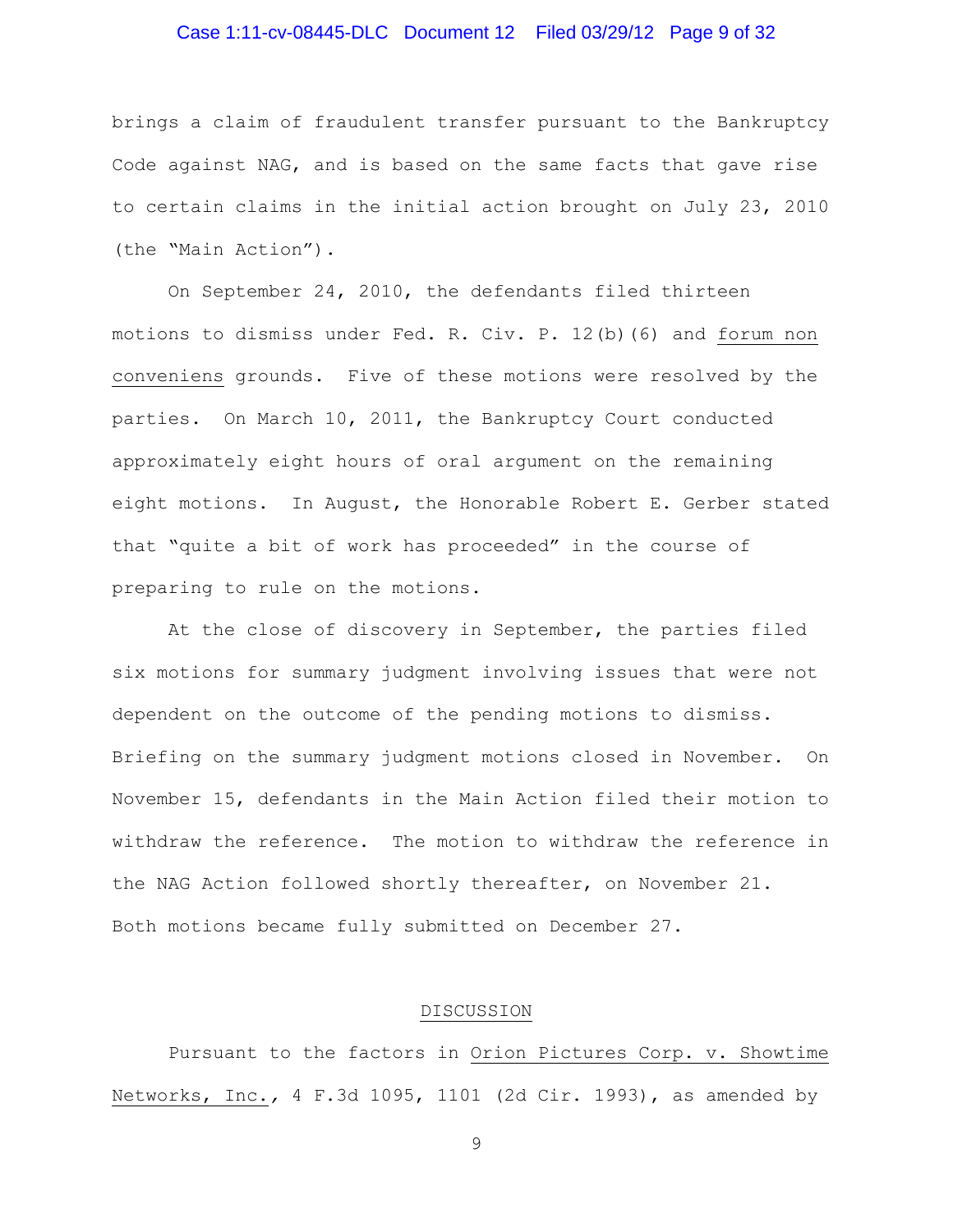### Case 1:11-cv-08445-DLC Document 12 Filed 03/29/12 Page 10 of 32

Stern, the motions to withdraw the reference are denied in order to allow the bankruptcy court to issue opinions on the pending motions. This denial is without prejudice to any motions to withdraw once the cases are ready for trial.

I. Public Versus Private Rights

A brief history of the relevant case law, as well as the relevant constitutional and statutory provisions, is necessary to explain the denial of these motions. Article III, Section I of the United States Constitution provides as follows:

The judicial power of the United States shall be vested in one Supreme Court, and in such inferior courts as the Congress may from time to time ordain and establish. The judges, both of the supreme and inferior courts, shall hold their offices during good behaviour, and shall, at stated times, receive for their services, a compensation, which shall not be diminished during their continuance in office.

U.S. Const. art. III § 1. Pursuant to this Article, Congress may not "withdraw from judicial cognizance any matter which, from its nature, is the subject of a suit at the common law, or in equity, or admiralty." Murray's Lessee v. Hoboken Land & Improvement Co., 59 U.S. 272, 284 (1856). There are also matters involving public rights, however, "which may be presented in such form that the judicial power is capable of acting on them, and which are susceptible of judicial determination, but which congress may or may not bring within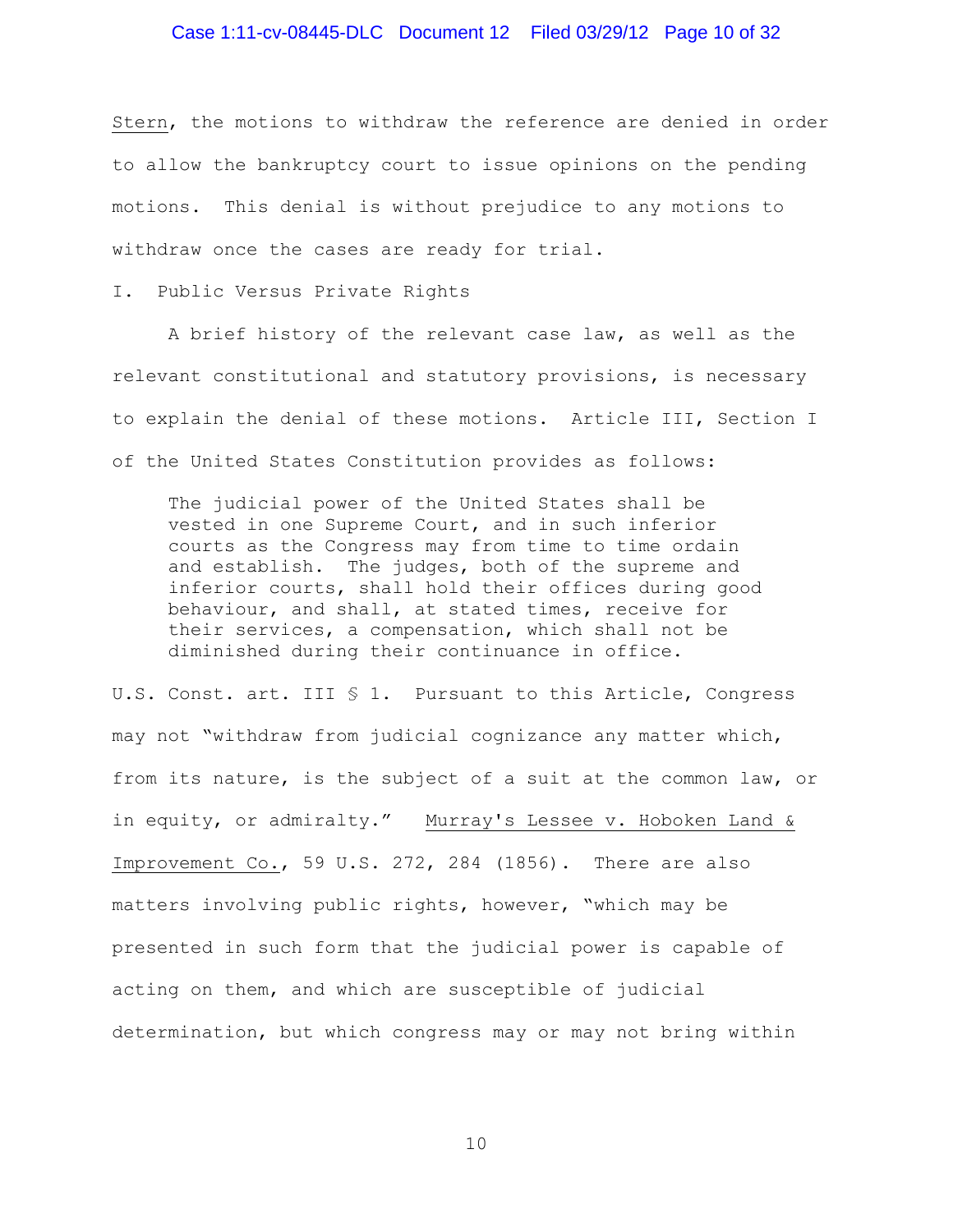### Case 1:11-cv-08445-DLC Document 12 Filed 03/29/12 Page 11 of 32

the cognizance of the courts of the United States, as it may deem proper." Id.

In Northern Pipeline Construction Co. v. Marathon Pipe Line Co., 458 U.S. 50 (1982) ("Marathon"), the Court clarified the scope of this "public rights exception" in the context of adjudication by Article I bankruptcy courts. A full majority of the Court did not reach consensus on the precise contours of the exception, but a majority concluded that it did not encompass the particular claim at issue -- a state law contract claim against an entity that was not otherwise part of the bankruptcy proceedings. See id. at 89-91 (Rehnquist, J., concurring). Congress could not assign final adjudicative authority of such a claim to a bankruptcy judge "whose tenure and salary protection do not conform to the requirements of Art. III." To do so would improperly permit a bankruptcy court to exercise "'[t]he judicial power of the United States' described by Art. III of the Constitution." Id. at 89.

In response to the Marathon opinion, Congress enacted the Bankruptcy Amendments and Federal Judgeship Act of 1984 (the "1984 Act"). The 1984 Act permits district courts to refer all cases under title 11, all proceedings arising under title 11, and all cases arising in or related to a case under title 11 to bankruptcy judges. 28 U.S.C. § 157(a). In this district, all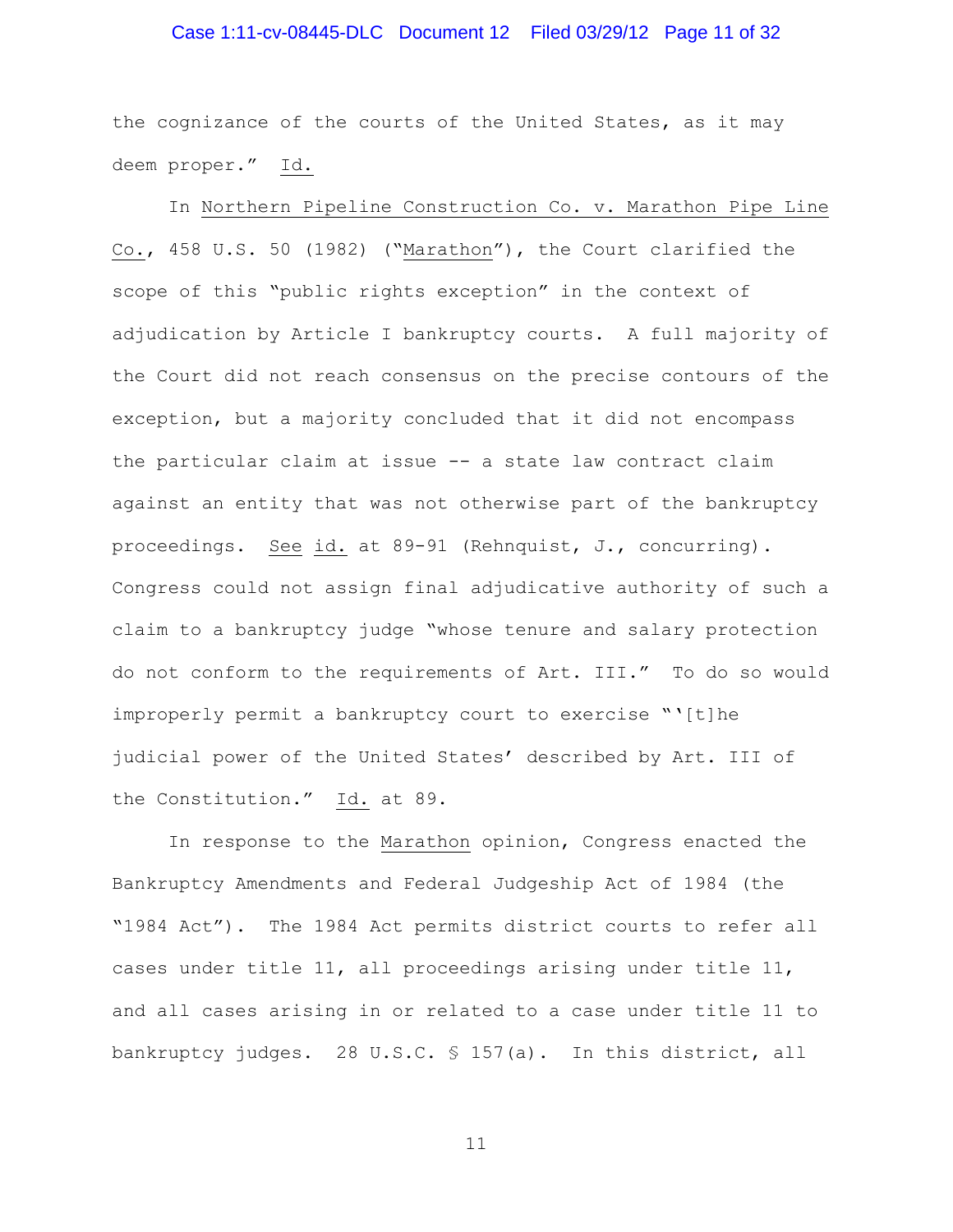### Case 1:11-cv-08445-DLC Document 12 Filed 03/29/12 Page 12 of 32

Chapter 11 cases are automatically referred to bankruptcy judges via a standing order.

The 1984 Act divides bankruptcy-related matters into "core" and "non-core" proceedings. 28 U.S.C.  $\frac{1}{5}$  157(b)(1), (c)(1). Bankruptcy courts can hear both core proceedings and non-core proceedings that are "otherwise related" to a case under title 11. They can enter final judgments only in core proceedings, however, unless the parties consent. Id. In non-core cases otherwise related to a case under title 11, bankruptcy courts are authorized to "submit proposed findings of fact and conclusions of law to the district court."  $Id.$  at § 157(c)(1). The district court can enter final judgments in such cases only after reviewing de novo any matters to which a party timely and specifically objects. Id.

The 1984 Act does not define "core proceedings." Instead, it offers a non-exhaustive list of examples, including, inter alia, "counterclaims by the estate against persons filing claims against the estate," and "proceedings to determine, avoid, or recover fraudulent conveyances." Id. at § 157(b)(2); see also Stern, 131 S.Ct. at 2605.

In Stern, the Supreme Court held that an Article I bankruptcy court lacked constitutional authority to enter final judgment on a state law counterclaim that is not resolved in the process of ruling on a creditor's proof of claim, even though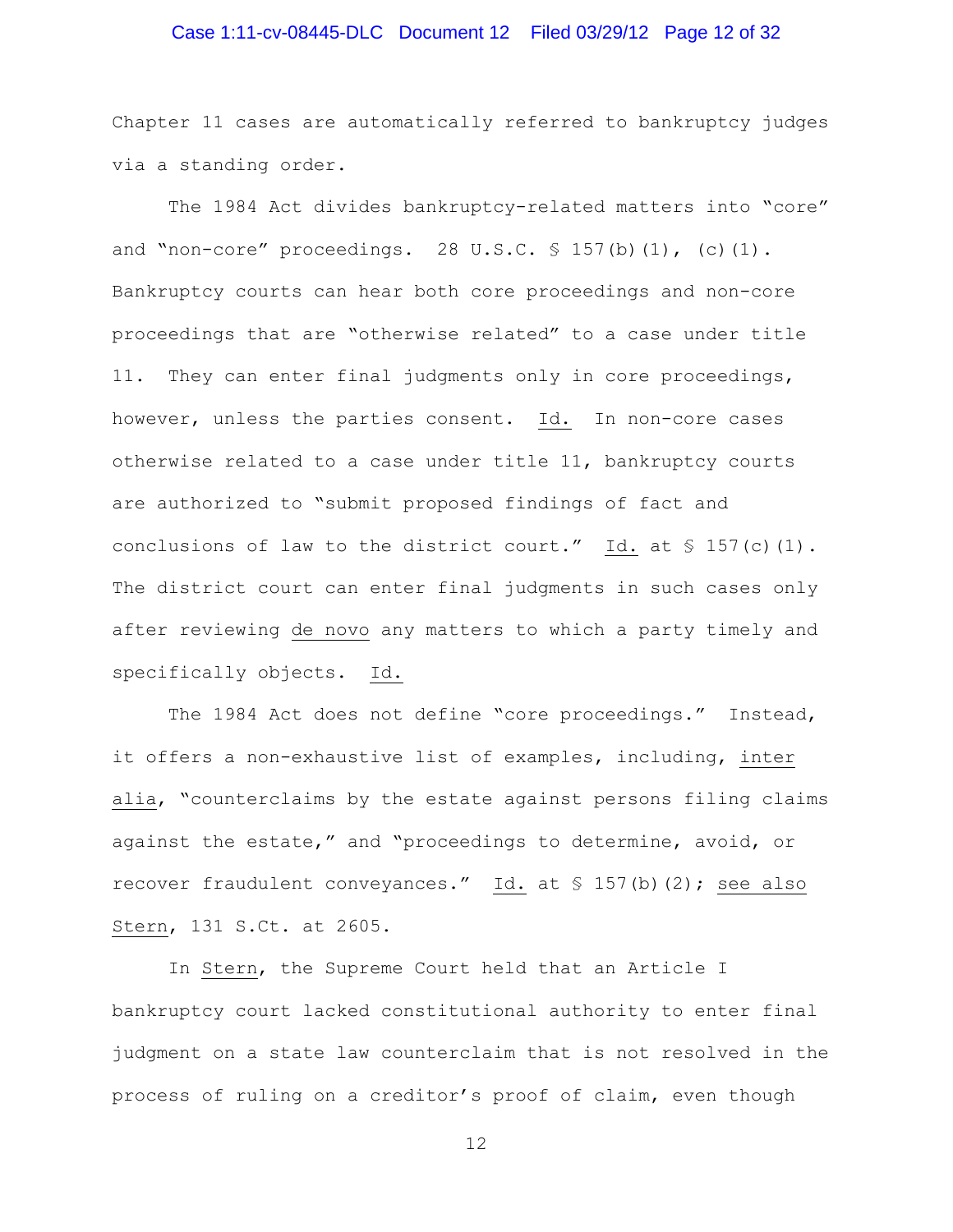### Case 1:11-cv-08445-DLC Document 12 Filed 03/29/12 Page 13 of 32

the claim was properly designated as "core" under the 1984 Act. See Stern, 131 S. Ct. at 2608, 2611. In other words, the 1984 Act had granted bankruptcy courts final adjudicative authority over a type of claim that fell outside the public rights exception. See id. at 2620. At least in this "one isolated respect," then, Congress had exceeded the limitations of Article III. Id. The Court noted that the issue presented in the case was "narrow," and that it would not "meaningfully change[] the division of labor" between bankruptcy courts and district courts. Id.

II. Withdrawal of the Reference

A party can move to withdraw the reference to the Bankruptcy Court pursuant to 28 U.S.C.  $\frac{1}{5}$  157(d) (" $\frac{1}{5}$  157(d)"), which states:

The district court may withdraw*,* in whole or in part, any case or proceeding referred under this section, on its own motion or on timely motion of any party, for cause shown*.* The district court shall*,* on timely motion of a party, so withdraw a proceeding if the court determines that resolution of the proceeding requires consideration of both title 11 and other laws of the United States regulating organizations or activities affecting interstate commerce.

28 U.S.C. § 157(d). The defendants do not argue that withdrawal is mandatory in this case, but rather that the reference should be withdrawn "for cause" under the permissive standard of § 157(d).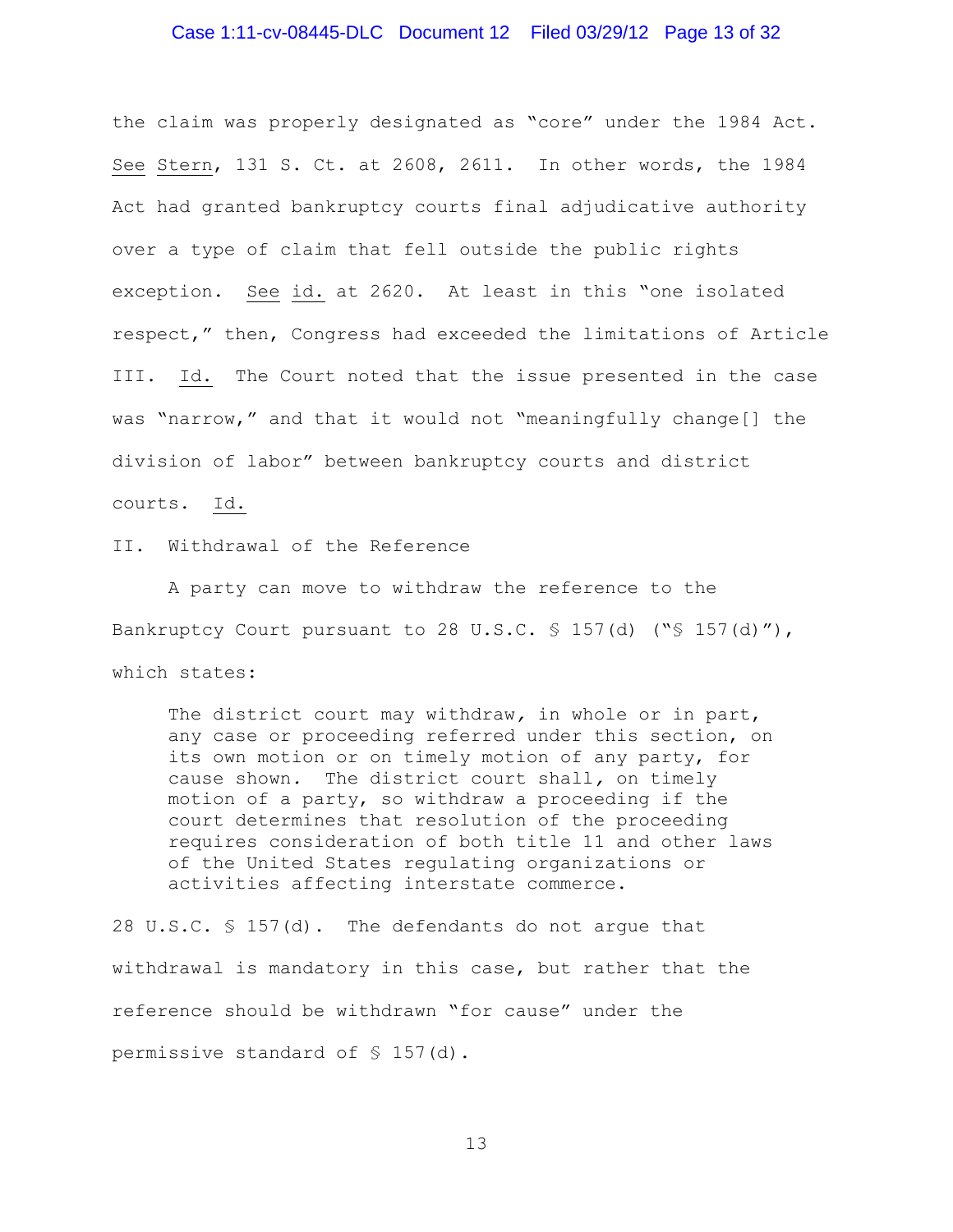Section 157(d) does not define "cause." Prior to Stern, however, the Second Circuit had identified a number of factors relevant to a determination of "cause" (the "Orion factors"), including "whether the claim or proceeding is core or non-core, whether it is legal or equitable, and considerations of efficiency, prevention of forum shopping, and uniformity in the administration of bankruptcy law." Orion*,* 4 F.3d at 1101; see also In re Burger Boys, Inc.*,* 94 F.3d 755, 762 (2d Cir. 1996). The parties disagree on how much of this standard survives Stern.

Under the pre-Stern standard, the "threshold" inquiry in evaluating a request for permissive withdrawal was whether the claim was core or non-core, because that issue determined both "questions of efficiency and uniformity," and "the relevance of parties' jury trial rights." In re Orion*,* 4 F.3d at 1101. Consistent with the intent of Congress, core jurisdiction was to be construed "as broadly as possible subject to the constitutional limits established in Marathon." In re S.G. Phillips Constructors, Inc., 45 F.3d 702, 705 (2d Cir. 1995). The court further noted that "unnecessary costs could be avoided by a single proceeding in the district court" in non-core matters because a bankruptcy court's rulings on such matters are subject to de novo review. In re Orion*,* 4 F.3d at 1101.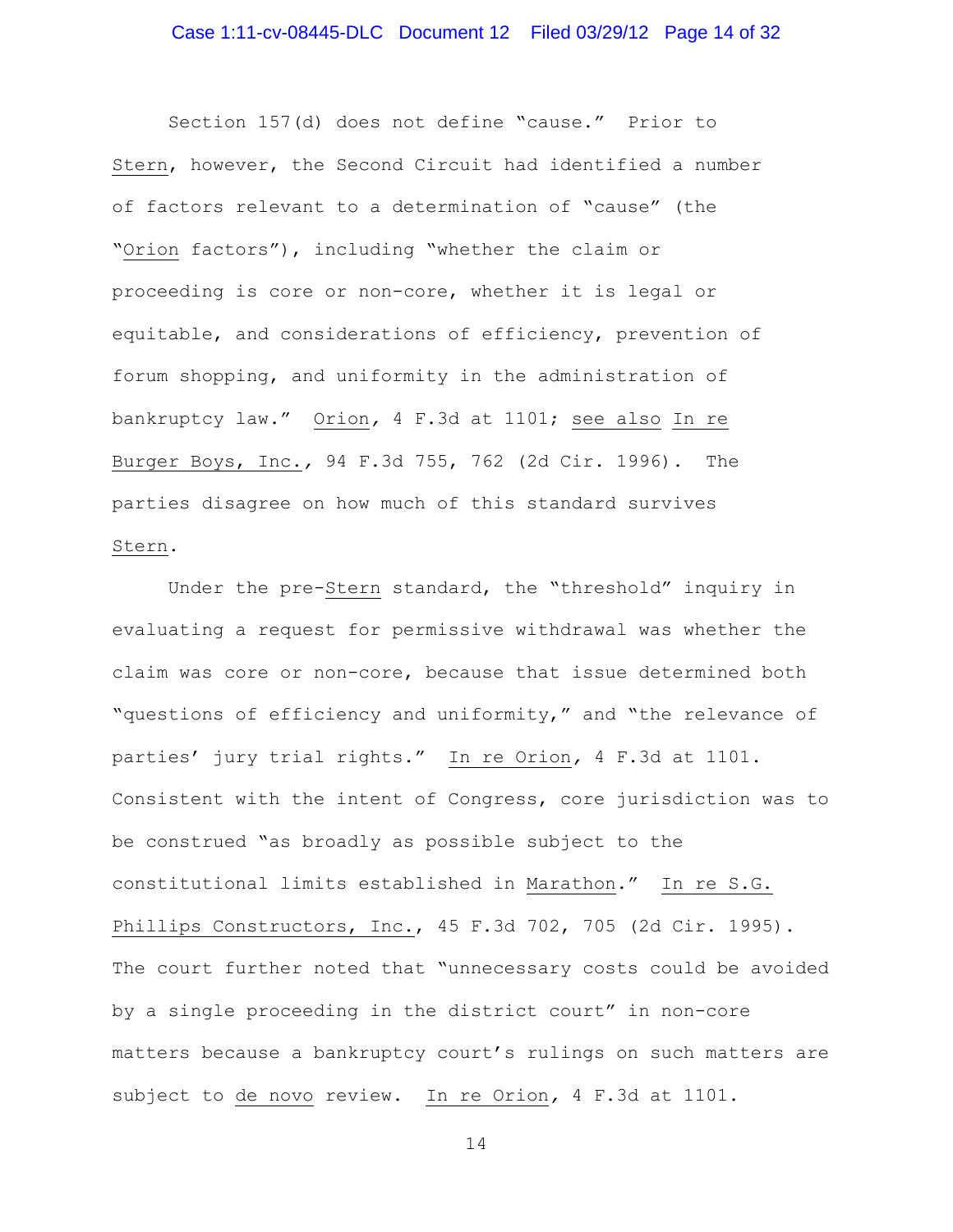### Case 1:11-cv-08445-DLC Document 12 Filed 03/29/12 Page 15 of 32

Conversely, it could be more efficient to hear core matters in the bankruptcy court due to the bankruptcy court's familiarity with the issues. Id.

After Stern, the core/non-core distinction may or may not remain relevant to a district court's withdrawal of the reference "for cause." Compare Adelphia Recovery Trust v. FLP Group, Inc., et al., No. 11 Civ. 6847 (PAC), 2012 WL 264180, at \*3 (S.D.N.Y. Jan. 30, 2012) (holding that after Stern, "a court's consideration of a motion to withdraw the reference to bankruptcy court should -- in addition to the Orion factors - include consideration of" the bankruptcy court's final adjudicative authority) (emphasis supplied); In re Extended Stay, Inc., Nos. 11 Civ. 5394, 11 Civ. 5395, 11 Civ. 5396, 11 Civ. 5397, 11 Civ. 5864 (JMP), 2011 WL 5532258, at \*8 (S.D.N.Y. Nov. 10, 2011) ("[T]he core/non-core distinction is still a relevant consideration in permissive withdrawal analysis, except to the extent Stern holds that Congress's classification of a claim as 'core' exceeds the boundaries of Article III.") with Dev. Specialists, Inc. v. Akin Gump v. Akin Strauss Hauer & Feld LLP, 462 B.R. 457, 467 (S.D.N.Y. 2011) ("[A]fter Stern, one can still apply the Orion factors but not looking at whether the matter can be classified as 'core' under 28 U.S.C. § 157, but rather at whether, under Stern, the Bankruptcy Court has the final power to adjudicate it." (emphasis supplied)). Under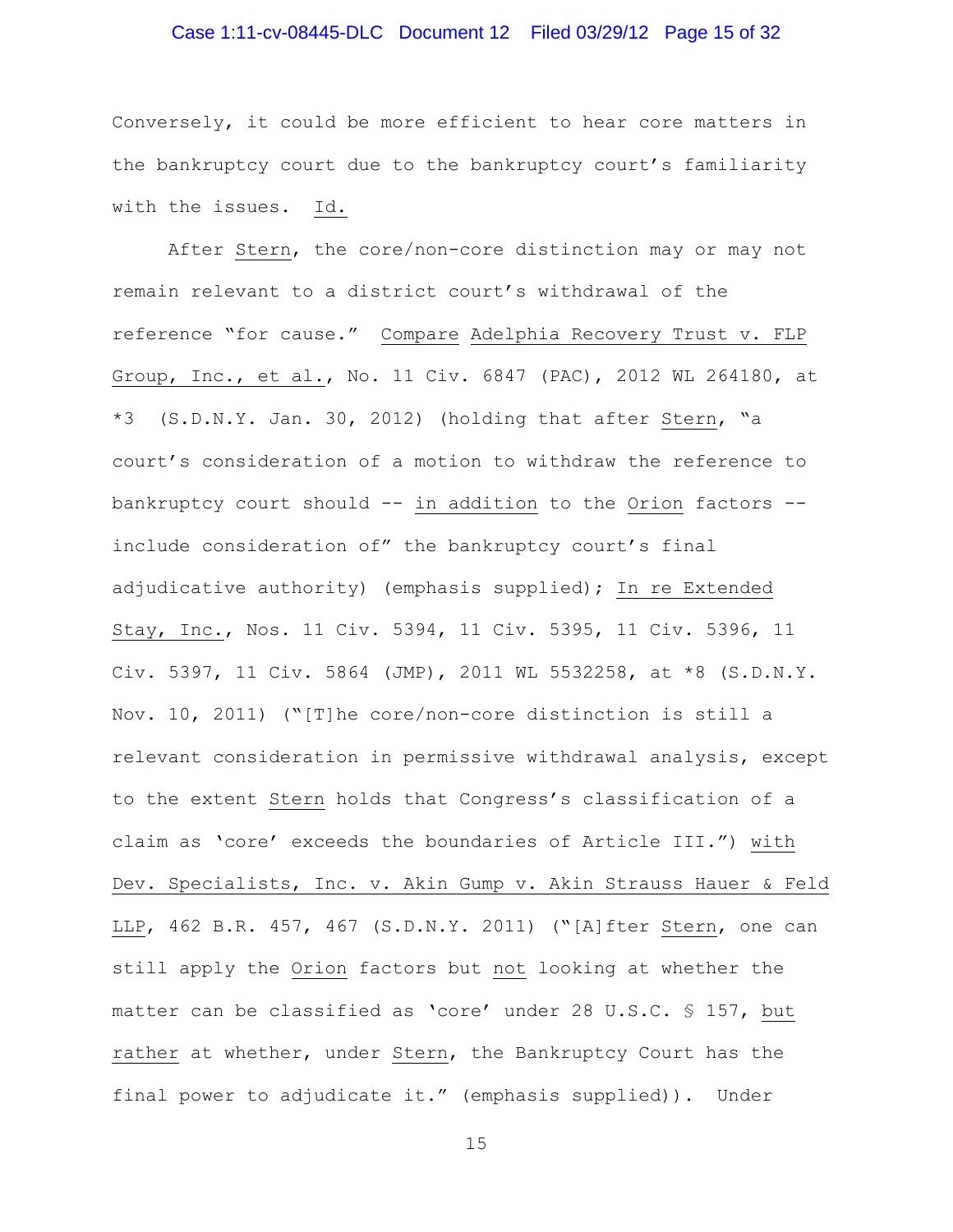### Case 1:11-cv-08445-DLC Document 12 Filed 03/29/12 Page 16 of 32

Stern, it is not the core/non-core distinction but Article III that determines the bankruptcy court's adjudicative authority. Thus, a district court evaluating a motion to withdraw must first determine whether or not the bankruptcy court has constitutional authority to enter final judgment on the claim, since it is on this issue that "questions of efficiency and uniformity" certainly turn, and "the relevance of parties' jury trial rights" may also turn. Cf. In re Orion*,* 4 F.3d at 1101. To the extent the core/non-core distinction held a privileged position among the Orion factors before Stern, this is no longer the case.

III. The Bankruptcy Court's Adjudicative Authority

 $\overline{a}$ 

The Bankruptcy Court lacks final adjudicative authority over all but a few of the claims in these actions.<sup>5</sup> Stern held that the bankruptcy court lacked constitutional authority to enter final judgment on a state law counterclaim for at least three reasons:

1. The claim at issue did not fall within the public rights exception, Stern, 131 S.Ct. at 2614;

 $5$  The parties agree that counts  $1-4$ ,  $9-11$ ,  $17$ , and 19 contain core claims and that the claims in counts 5-8, 13-14, 16, 18, and 20-21 are non-core. The Trustee claims that the claims in count 15 are core, while the defendants claim they are non-core. In addition, the Access Parties concede that the bankruptcy court has final adjudicative authority over the equitable subordination claim against AI International in count 10, because this claim would necessarily be resolved in the claims allowance process.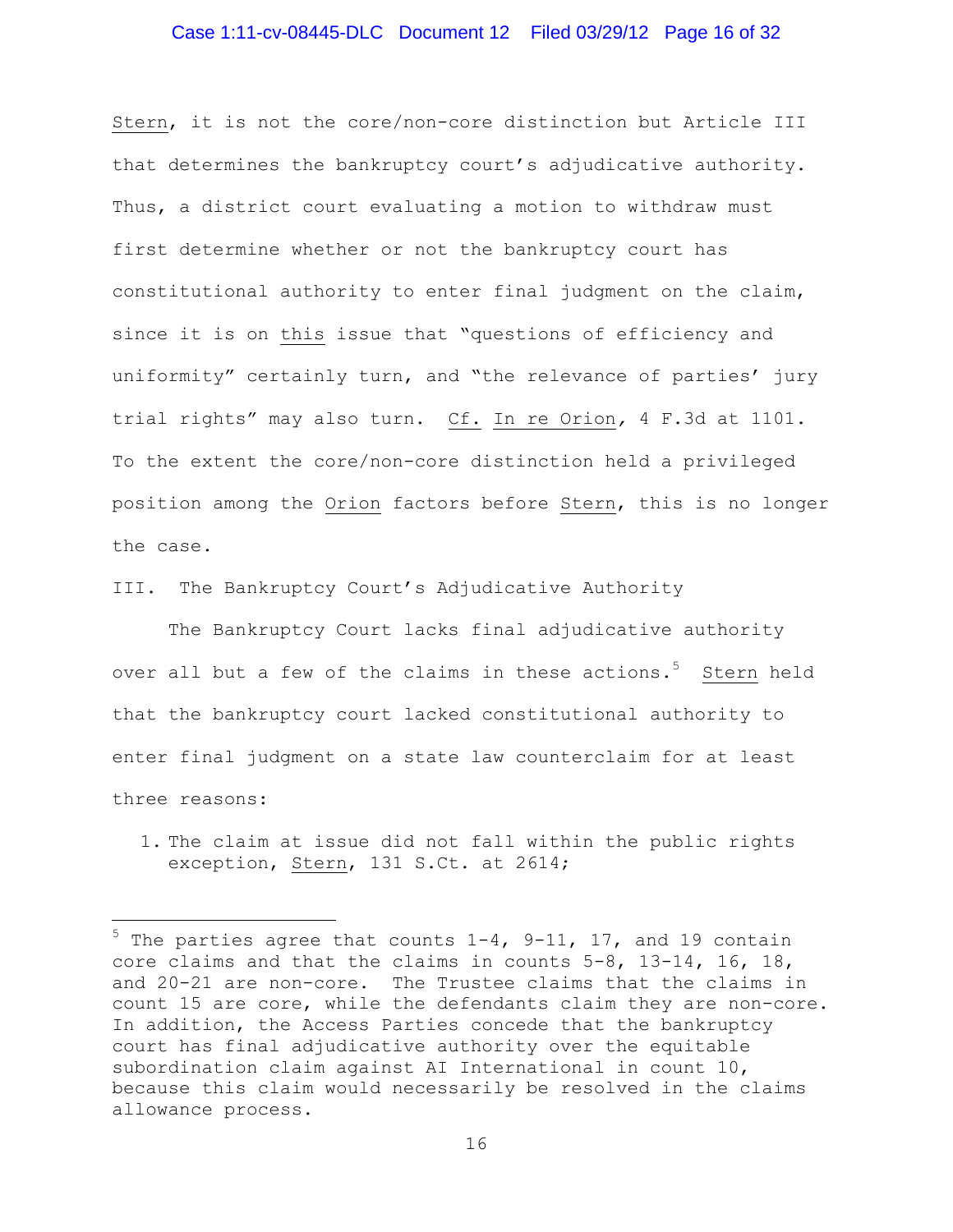- 2. The claim would not necessarily be resolved in ruling on a creditor's proof of claim, id. at 2608; and
- 3. The parties did not unanimously consent to final adjudication by a non-Article III tribunal, id. at 2618. $^6$

Stern thus stands for the proposition that a bankruptcy court lacks final adjudicative authority over a core claim when each of these three conditions is met. See Adelphia, 2012 WL 264180, at  $*3$ ; In re Extended Stay, Inc., 2011 WL 5532258, at  $*5$ ; Dev. Specialists, 462 B.R. at 467.

Each of these three conditions is met for most of the core claims in these actions. The defendants are therefore correct that Article III claims "predominate" in these proceedings. First, many of the core claims are for fraudulent conveyance and such claims do not fall within the public rights exception. Fraudulent conveyance actions by a bankruptcy trustee against a person who has not submitted a claim against a bankruptcy estate

are quintessentially suits at common law that more nearly resemble state-law contract claims brought by a bankrupt corporation to augment the bankruptcy estate than they do creditors' hierarchically ordered claims to a pro rata share of the bankruptcy res.

### Granfinanciera, S.A., et al. v. Nordberg, 492 U.S. 33, 56

 $\overline{a}$ 

(1989). The Supreme Court determined in Granfinanciera that

 $6$  Under Rule 7012(b), "[i]n non-core proceedings final orders and judgments shall not be entered on the bankruptcy judge's order except with the express consent of the parties." Fed. R. Bankr. P. 7012(b). Stern suggests that consent may also provide a sufficient basis for final adjudication over core matters that do not fall within the public rights exception. See Stern, 131 S.Ct. at 2614.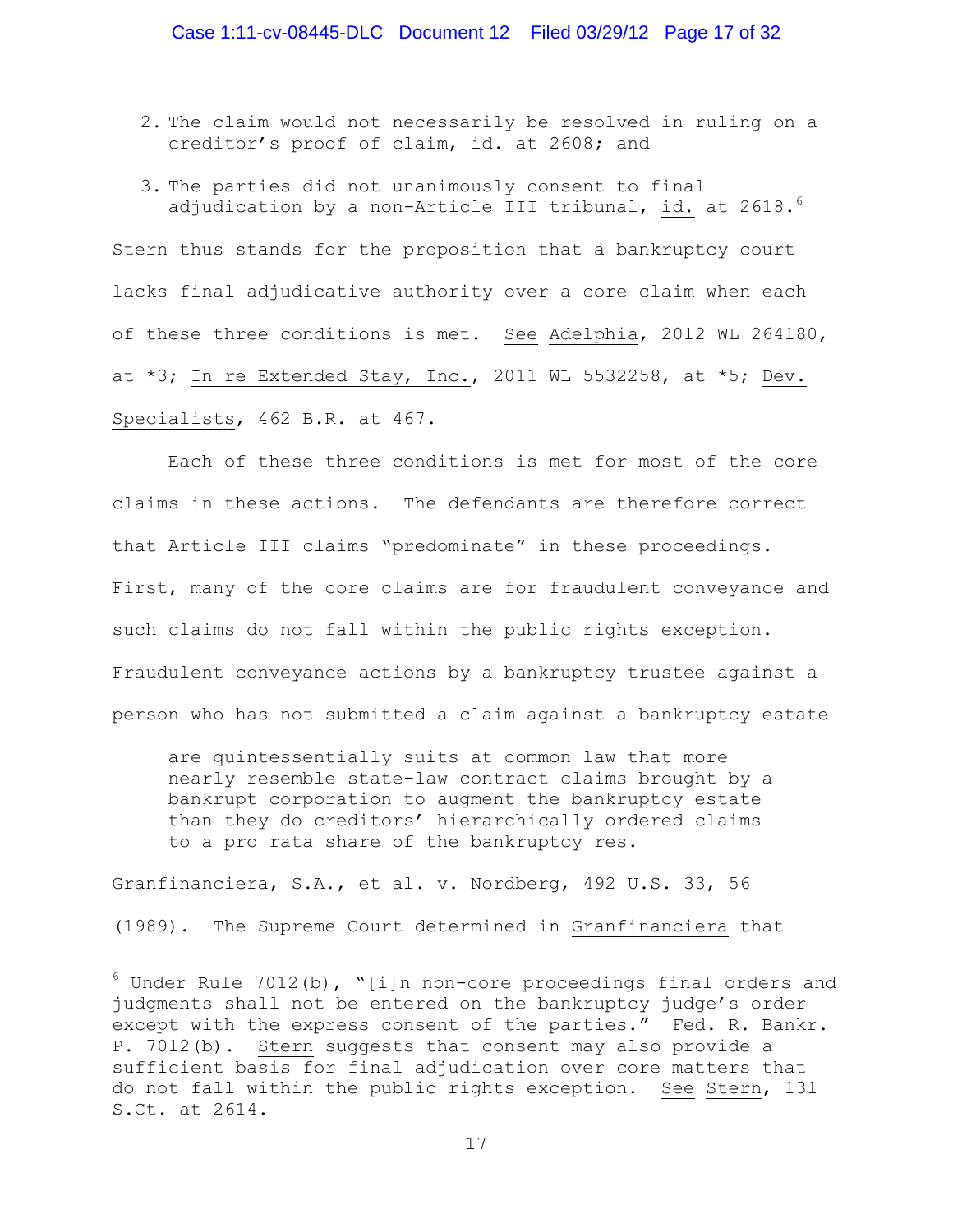### Case 1:11-cv-08445-DLC Document 12 Filed 03/29/12 Page 18 of 32

such actions therefore "appear matters of private rather than public right." Id.

In Stern, the Supreme Court used this determination from Granfinanciera to support its holding on the scope of Article III. It concluded that, "like the fraudulent conveyance claim at issue in Granfinanciera," a counterclaim for tortious interference that simply attempts to augment the bankruptcy estate "does not fall within any of the varied formulations of the public rights exception." Stern, 131 S.Ct. at 2616. Under both Stern and Granfinanciera, then, it is axiomatic that a fraudulent conveyance claim against a person who has not submitted a claim against a bankruptcy estate, brought solely to augment the bankruptcy estate, is a matter of private right. The Trustee brings such claims in counts  $1-4$ ,  $11$ ,  $17$ , and  $19$  of the Main Action and in the NAG Action; these claims are therefore matters of private right.

Second, all or almost all of the Trustee's fraudulent conveyance claims will not necessarily be resolved in ruling on any defendant's proof of claim. This is because only two defendants, Nell Limited and AI International, filed proofs of claim in the bankruptcy cases. At most, then, only claims against these two defendants will be addressed in the claims resolution process.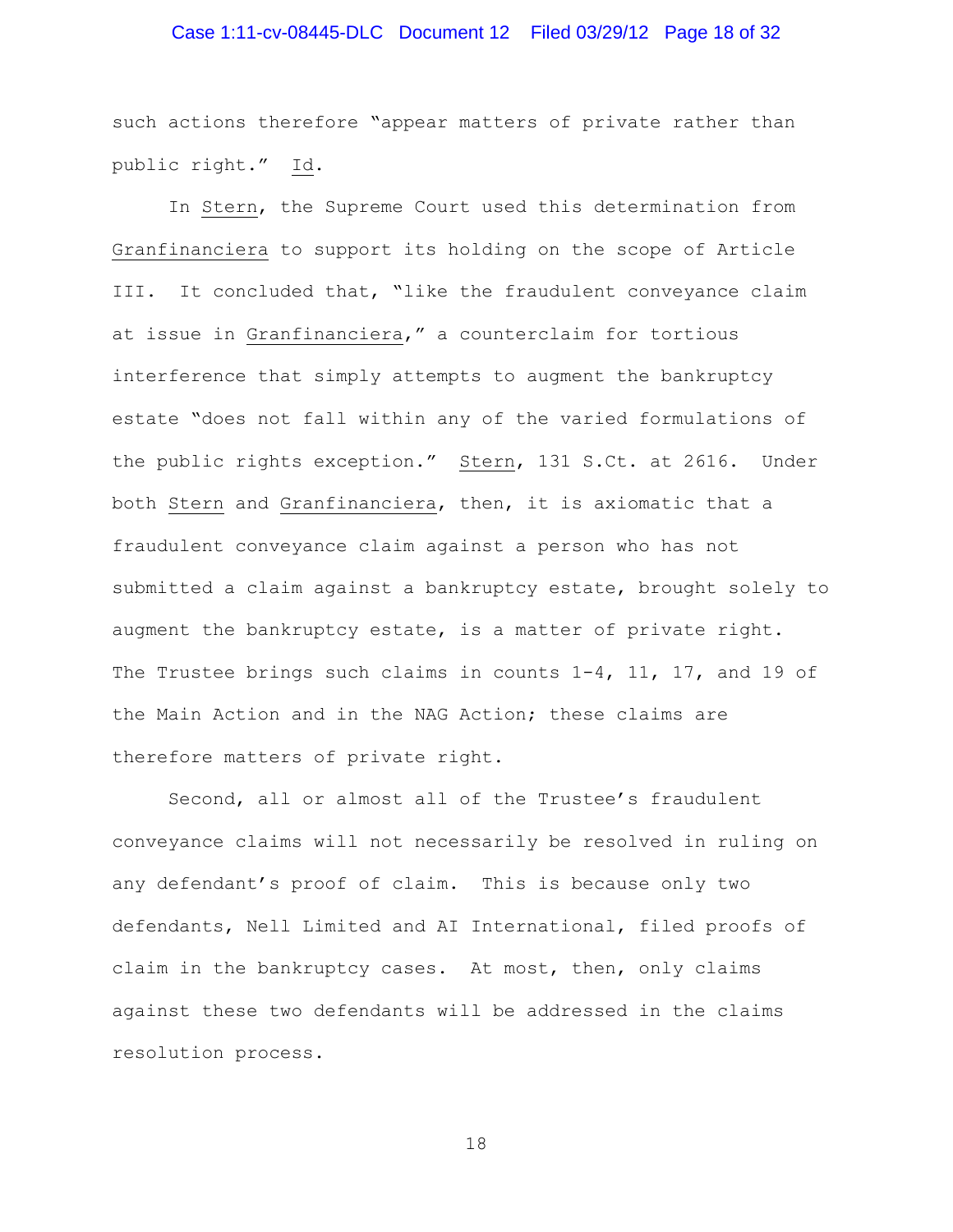### Case 1:11-cv-08445-DLC Document 12 Filed 03/29/12 Page 19 of 32

Third, the defendants have not consented to adjudication of these proceedings by the bankruptcy court. Pursuant to the bankruptcy code, as amended in August 1987, "express consent of the parties" is required for a bankruptcy court to enter final orders and judgments in non-core matters. Fed. R. Bankr. P. 7012(b). In a chart submitted to the bankruptcy judge on September 26, 2011, the defendants expressly stated that they did not consent to the entry of final orders by the bankruptcy court. The Trustee offers no alternative instance when the defendants offered their express consent.

The Trustee contests each of these determinations. He contends that a bankruptcy court can, in fact, enter final judgment on all the core fraudulent conveyance claims in light of the multiple bases on which Stern was decided, the Stern court's insistence that its holding was "narrow," the historical practice of bankruptcy courts, and other Supreme Court decisions. The Trustee thus claims that these proceedings are "dominated by claims arising under the Bankruptcy Code," and that withdrawal is therefore inappropriate. The Trustee cites to a number of decisions by bankruptcy courts in this district and elsewhere that have reached similar conclusions. See, e.g., In re Refco, Inc., 461 B.R. 181, 184-94 (Bankr. S.D.N.Y., 2011); In re Safety Harbor Resort and Spa, 456 B.R. 703, 717-18 (Bankr.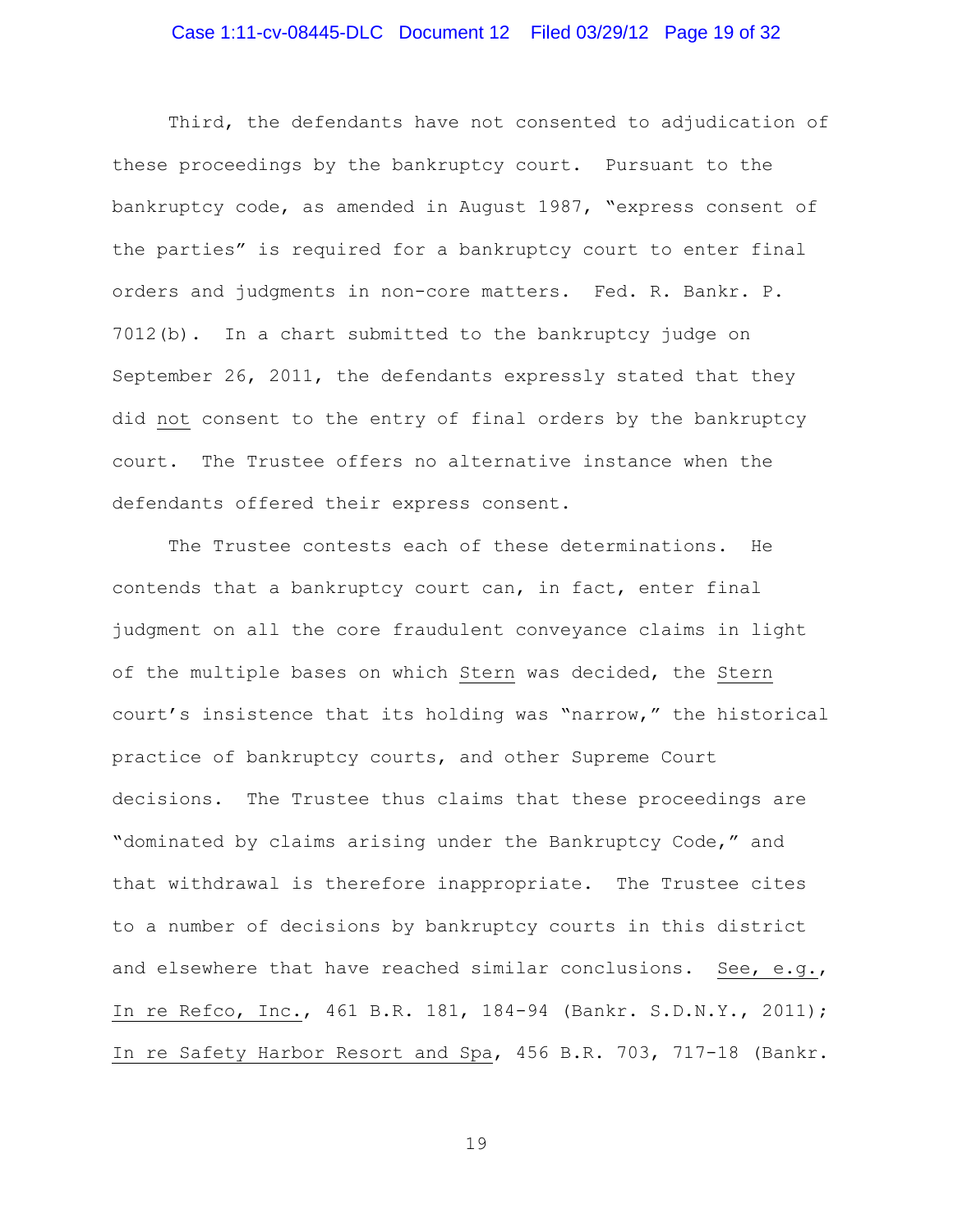M.D. Fla., Aug. 30, 2011); Miller v. Greenwish Cap. (In re Am. Bus. Fin. Servs.), 457 B.R. 314, 319-20 (Bankr. D. Del., 2011). $^7$ 

The basic rationale for these decisions is that Granfinanciera addresses fraudulent conveyance claims in a Seventh Amendment context, not an Article III context, and the comments in Stern comparing the claims in that case to those in Granfinanciera are dicta. Furthermore, the other express rationales for the opinion in Stern may weigh against applying the holding in Granfinanciera to an Article III context. See In re Refco, Inc., 461 B.R. at 186-94. Unlike the claim in Stern, so the argument goes, fraudulent conveyance claims "flow from a federal statutory scheme," Thomas v. Union Carbide Agr. Products Co., 473 U.S. 568, 584–585 (1985), and are "completely dependent upon adjudication of a claim provided by federal law," Commodity Futures Trading Com'n v. Schor, 478 U.S. 833, 856 (1986), and the asserted authority to decide them is limited to a "particularized area of law." Marathon, 458 U.S. at 85; see

 $\overline{a}$ 

 $7$  The Court is unaware of any district court decisions in the Southern District of New York that have embraced the Trustee's reasoning on this issue. Rather, the consensus among district courts in this district appears to be that, post-Stern, bankruptcy courts lack authority to enter final judgments in fraudulent conveyance actions that will not necessarily be decided in ruling on a proof of claim, absent the parties' consent. See, e.g., Adelphia Recovery Trust, 2012 WL 264180, at \*5; In re Coudert Bros. LLP, App. Case No. 11–2785, 2011 WL 5593147, at \*8-\*12 (S.D.N.Y. Sept. 23, 2011); Development Specialists, Inc., 462 B.R. at 469.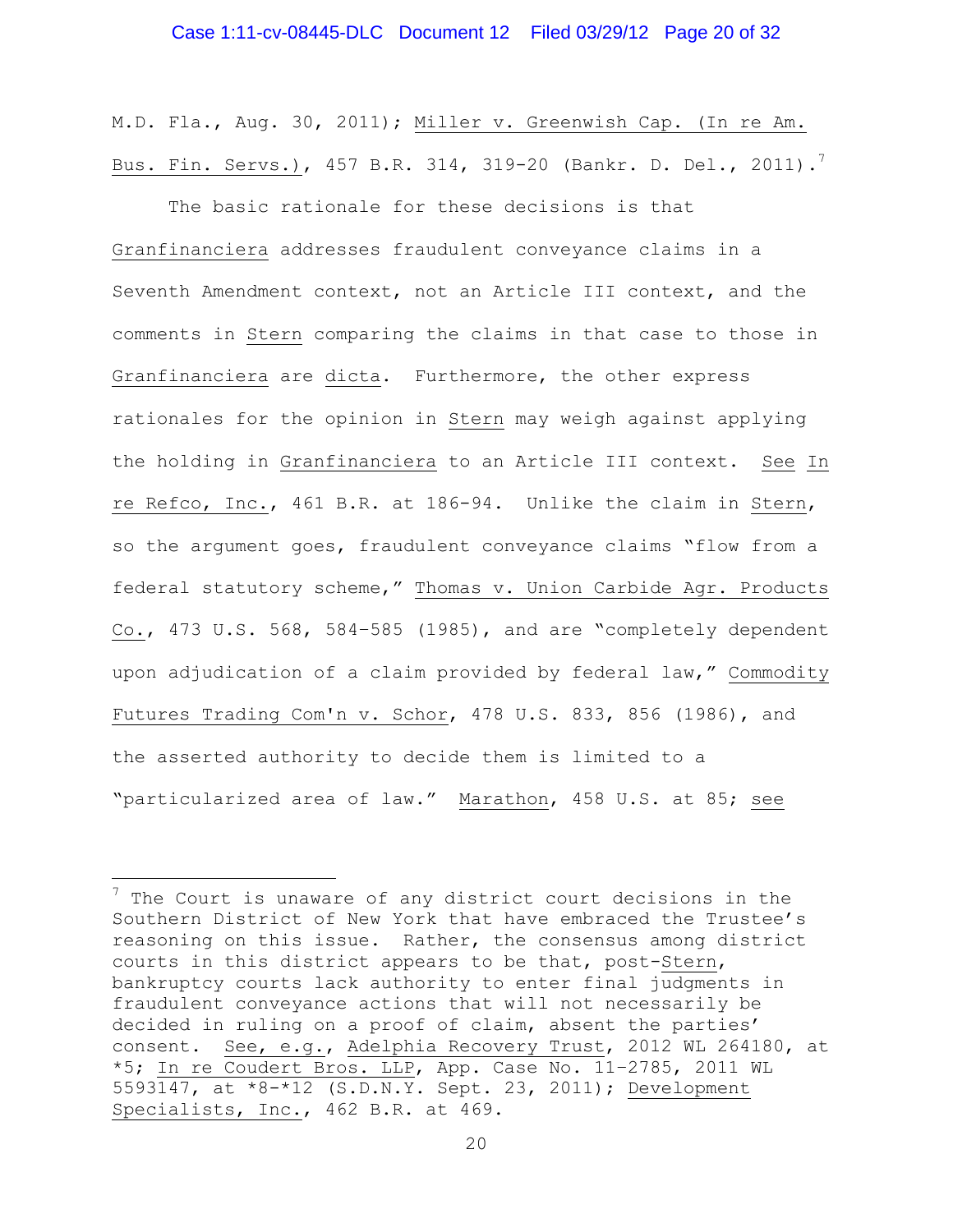also Stern, 131 S.Ct. at 2614-15 (Scalia, J., concurring); In re Refco, Inc., 461 B.R. at 186-87.

This argument runs directly contrary to the clear language of Stern. Specifically, Stern provides that "[the debtor's] counterclaim -- like the fraudulent conveyance claim at issue in Granfinanciera -- does not fall within any of the varied formulations of the public rights exceptions in this Court's cases." Stern, 131 S.Ct. at 2614 (emphasis supplied). The Court then lists each of these public rights exceptions and explains why the counterclaim at issue in Stern -- and by implication, the fraudulent conveyance claim in Granfinanciera - - does not fit within any of them. Id. at 2614-15.

The Stern Court compares the claim at issue in Stern to that in Granfinanciera. It makes no mention of the differing legal contexts. Stern thus leaves no room for a fraudulent conveyance claim that is somehow a matter of private right in a Seventh Amendment context, but a matter of public right in an Article III context. Simply put, fraudulent conveyance claims in Stern and Granfinanciera are matters of either public or private right; they cannot be both.

The Trustee argues that a number of his claims will necessarily be resolved in ruling on a creditor's proof of claim. Specifically, he contends that the fraudulent conveyance claims against Nell Limited and the equitable subordination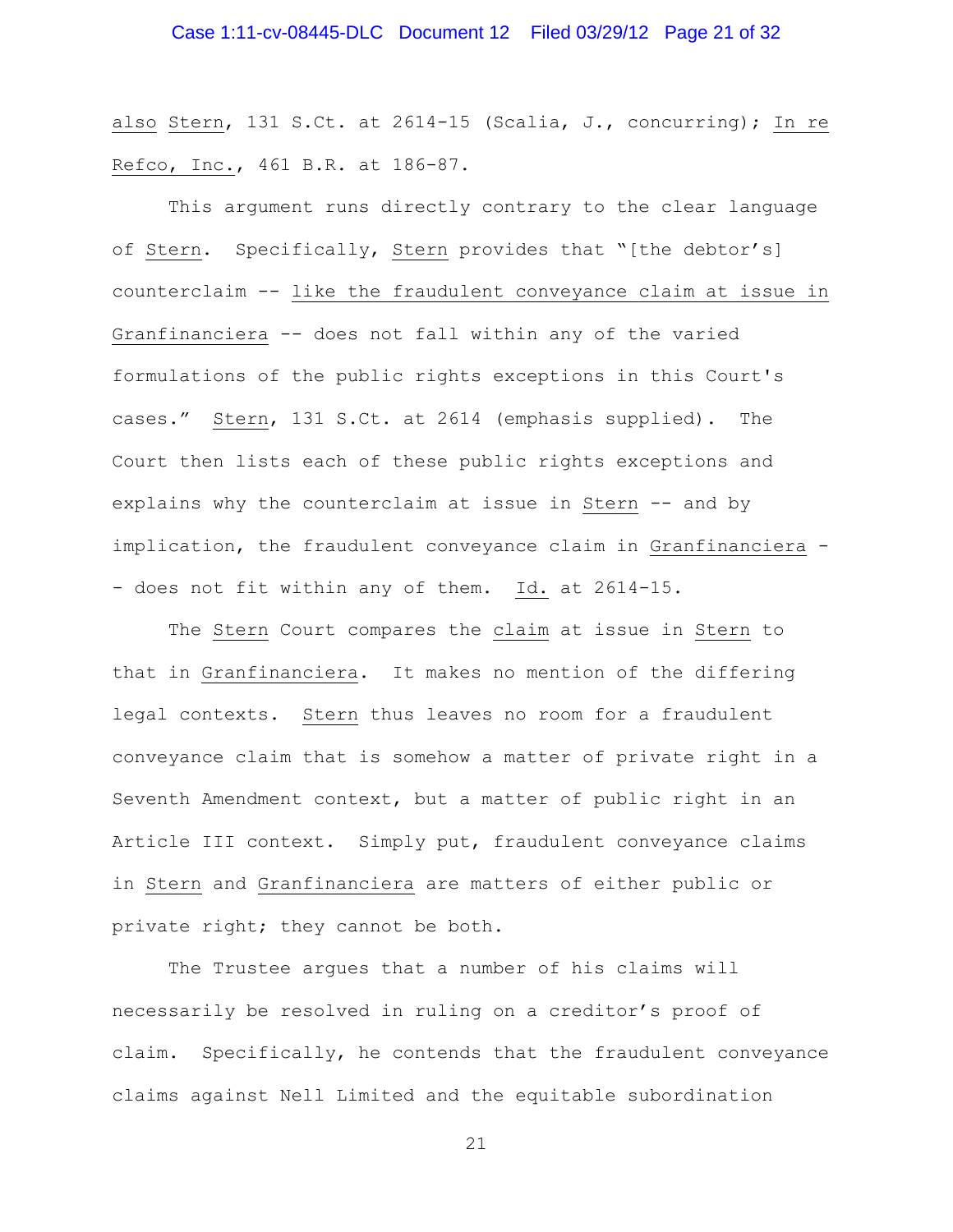# Case 1:11-cv-08445-DLC Document 12 Filed 03/29/12 Page 22 of 32

claim against AI International are integrally related to these parties' proofs of claim, and are central to the actions as a whole. The defendants contest these assertions. Even if the Trustee is correct, however, a substantial majority of the fraudulent conveyance claims have been brought against thirdparty defendants who, like the petitioners in Granfinanciera, have not filed claims against the estate. See Granfinanciera, 492 U.S. at 58. It is therefore not necessary to decide this issue in order to conclude, as the defendants claim, that Article III claims "predominate" in these actions.

The Trustee contends that the defendants consented to final adjudication by a bankruptcy court implicitly through, among other things, participating in proceedings before the bankruptcy court without objection since July 2010. The Trustee also notes that the bankruptcy court's final, non-appealable order confirming the Plan contains language specifically authorizing the bankruptcy court to "hear and determine" the claims in these proceedings. He contends that this language forecloses the defendants from contesting the bankruptcy court's authority to hear and determine these claims.

Under Fed. R. Bankr. P. 7012(b), which requires "express consent of the parties" for a bankruptcy court to enter final orders and judgments in non-core matters, mere implied consent appears to be insufficient. Fed R. Bankr. P. 7012(b).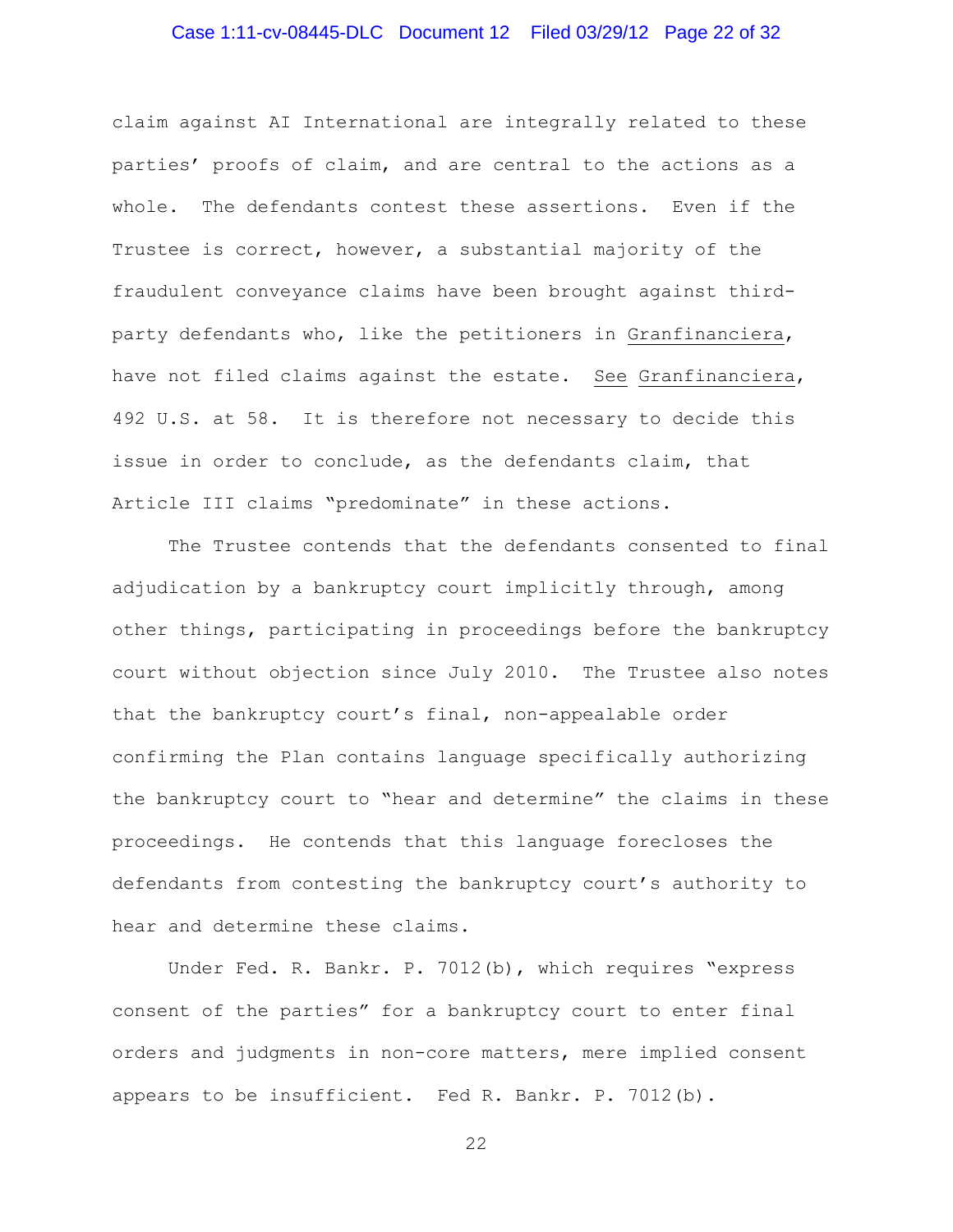# Case 1:11-cv-08445-DLC Document 12 Filed 03/29/12 Page 23 of 32

Regardless, "a court should not lightly infer from a litigant's conduct consent to have private state-created rights adjudicated by a non-Article III bankruptcy judge." Men's Sportswear, Inc. v. Sasson Jeans (In re Men's Sportswear, Inc.), 834 F.2d 1134, 1138 (2d Cir. 1987). There is no implied consent where, as here, defendants seek withdrawal at the close of discovery before any trial activities or judgment, and where new precedent renders unclear the authority of the bankruptcy to enter final judgment on certain claims. The Trustee cites to no authority indicating otherwise. Cf. In re Coudert, 462 B.R. at 471-72 (finding a lack of consent to final adjudication before the bankruptcy court because "a waiver of important rights should only be found where it is fully knowing").

The Trustee's argument that the order confirming the Plan contains language authorizing the bankruptcy court to "hear and determine" these claims is similarly unavailing. This order confirmed the bankruptcy court's subject matter jurisdiction; it did not address the bankruptcy court's authority to enter final judgments under Article I. Jurisdiction retention language from a Plan, by itself, does not confer upon a bankruptcy court authority to enter final orders. Cf. Stern, 131 S.Ct. at 2607 (noting that the allocation of authority to enter final judgment between the bankruptcy court and the district court "does not implicate questions of subject matter jurisdiction"); In re 610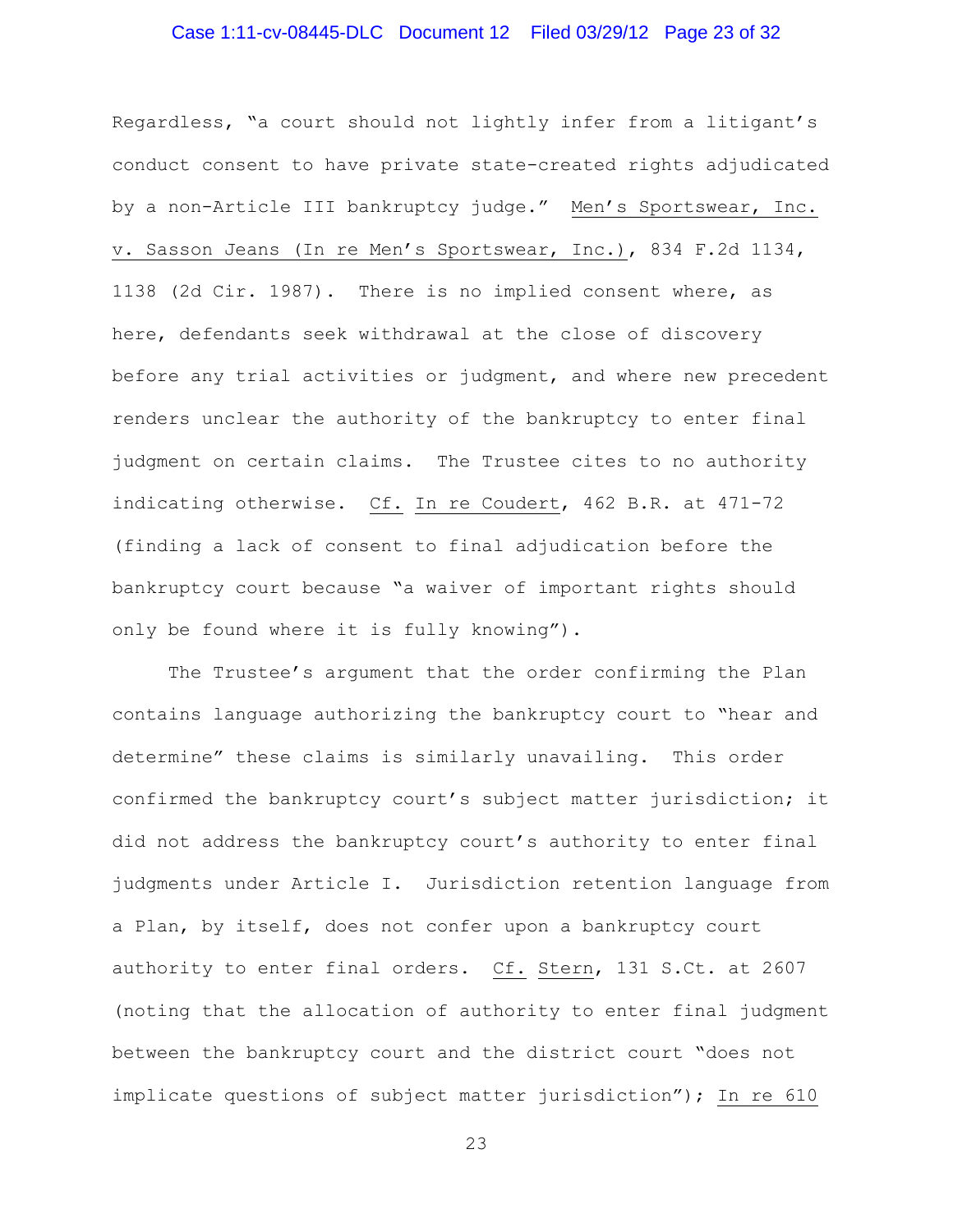### Case 1:11-cv-08445-DLC Document 12 Filed 03/29/12 Page 24 of 32

W. 142 Owners Corp., 219 B.R. 363, 373 (Bankr. S.D.N.Y. 1988) ("A provision of the Plan by itself cannot confer core jurisdiction over [a defendant].").

For the above reasons, the bankruptcy court lacks final adjudicative authority over the Trustee's core fraudulent conveyance claims against all parties except Nell Limited, at a minimum. It is left to the bankruptcy court to determine, in the first instance, its adjudicative authority with respect to the other claims.<sup>8</sup>

#### IV. Additional Orion Factors

 $\overline{a}$ 

The bankruptcy court's authority to enter final judgment on claims is not determinative in deciding whether to withdraw the reference, however. Orion also requires an investigation into whether this matter is legal or equitable and considerations of "efficiency, prevention of forum shopping, and uniformity in the administration of bankruptcy law." Orion*,* 4 F.3d at 1101. In this case, these other factors are decisive.

<sup>&</sup>lt;sup>8</sup> Section 157 directs bankruptcy judges to determine "whether a proceeding is a core proceeding under this subsection or is a proceeding that is otherwise related to a case under title 11." This provision permits the bankruptcy court to determine its own adjudicative authority pursuant to the core/non-core distinction in the bankruptcy code. Because Stern was not intended to "meaningfully change[] the division of labor" between bankruptcy courts and district courts, the bankruptcy court also has authority to determine its adjudicative authority pursuant to Stern and Article III, subject to review by this Court.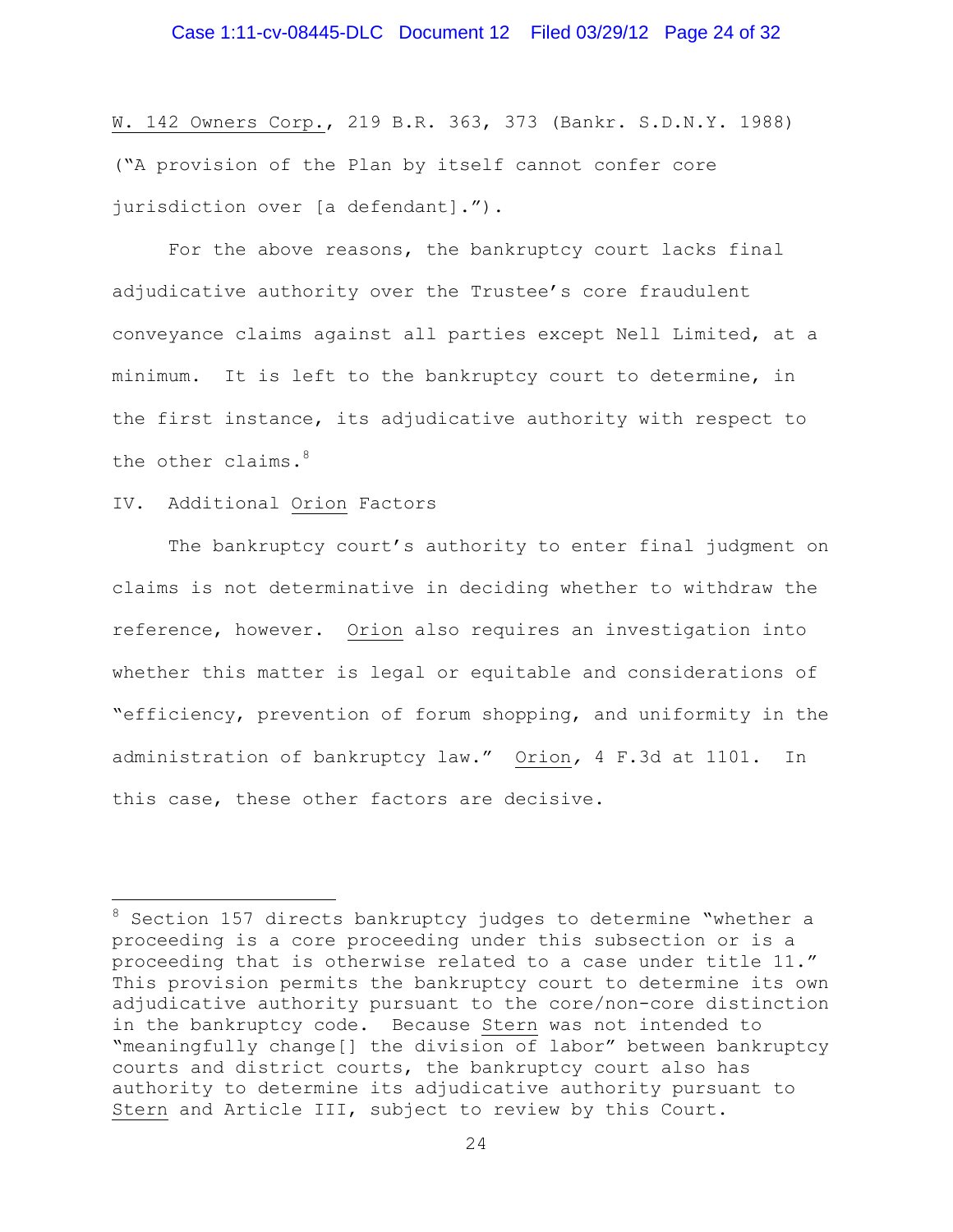#### A. Efficiency

Withdrawal is not appropriate here because it would result in significant inefficiencies. This Court will benefit from exposure to the bankruptcy court's knowledge and expertise when it rules on the outstanding motions. The bankruptcy court has performed the yeoman's work of preparing these matters for trial. It has presided over the bankruptcy case underlying these proceedings since January 2009. It reviewed the evidence developed in Phase 1 in order to approve the settlement agreement in March 2010 and confirm the Plan in April 2010. It presided over pretrial proceedings in these matters from July 2010 until the defendants filed their motions to withdraw the reference. It oversaw discovery and motion practice, and began work on six motions to dismiss. This Court, on the other hand, was only made aware of these proceedings in November 2011, and has not performed any work on the outstanding motions, presided over any pretrial proceedings, or overseen any discovery or motion practice. The bankruptcy court is well positioned to issue proposed findings of fact and conclusions of law or final orders or judgments on the outstanding motions, as appropriate.

The defendants make three primary arguments in support of their contention that withdrawal will increase efficiency. First, they claim that withdrawal is appropriate because the bankruptcy court may not enter final judgment on fraudulent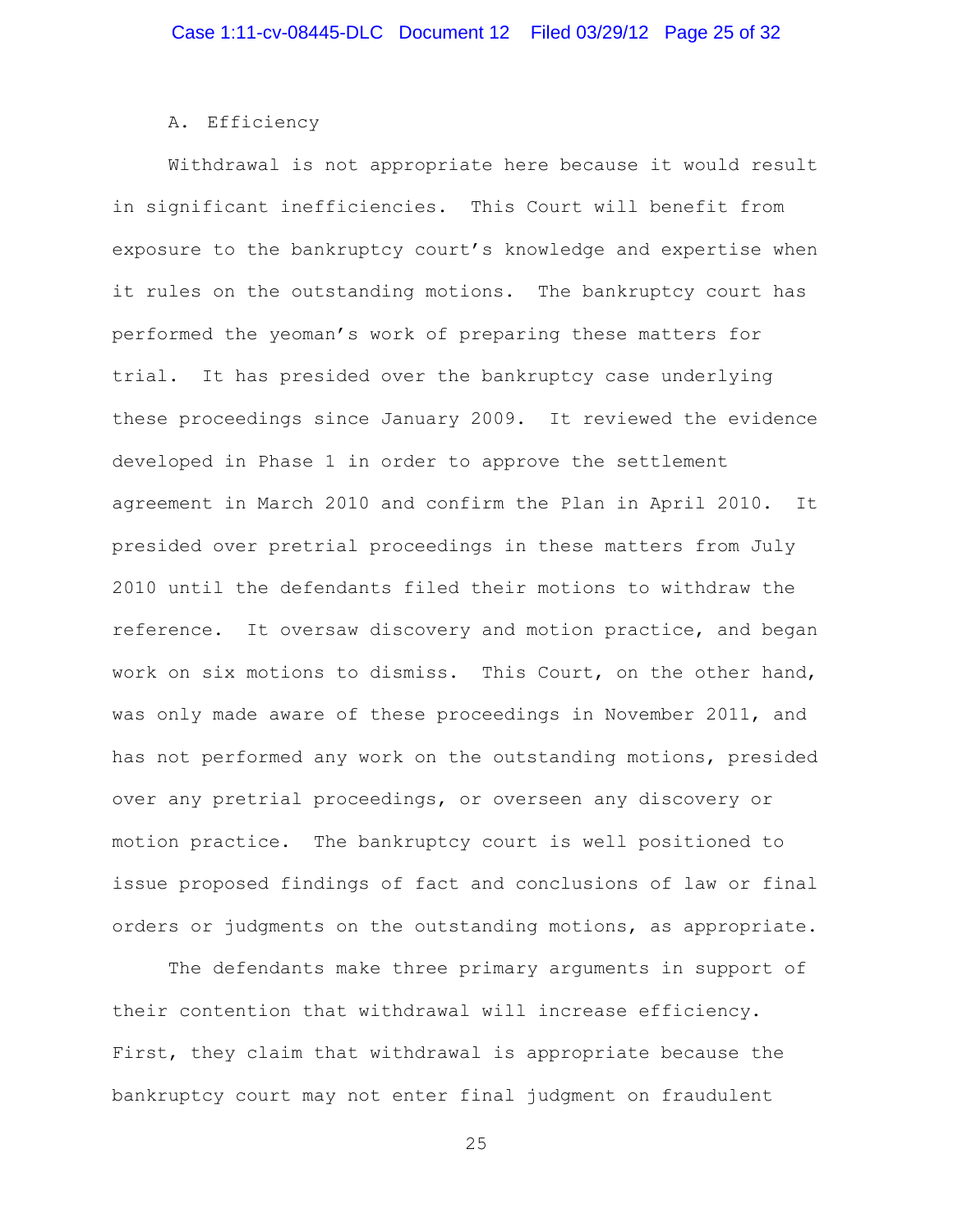# Case 1:11-cv-08445-DLC Document 12 Filed 03/29/12 Page 26 of 32

conveyance claims and withdrawal would therefore eliminate unnecessary layers of litigation. Second, they contend that withdrawal is appropriate because it is unclear whether, under the bankruptcy code, the bankruptcy court can enter proposed findings of fact and conclusions of law on core Article III claims. Third, they argue in the alternative that de novo review of such claims is unnecessary and will create unnecessary layers of litigation. Each of these arguments is misguided.

For the reasons discussed above, the defendants are correct that the bankruptcy court may not enter final judgment on most of the fraudulent conveyance claims, on any non-core claims, and possibly on other claims as well. But they are mistaken that the layers of litigation that this may create are unnecessary or inefficient. Given the extensive experience the bankruptcy court has acquired in this matter, permitting it to rule on the pending motions and to conduct pre-trial proceedings will be of assistance to this Court and to the parties.

The defendants are wrong that there is uncertainty whether the Bankruptcy Court can enter proposed findings of fact and conclusions of law on fraudulent conveyance claims. It is clear that Bankruptcy Court can enter such orders. The defendants point out that 28 U.S.C. § 157(c)(1) and Bankruptcy Rule 9033 permit a bankruptcy court to make proposed findings of fact and conclusions of law on claims that are designated "non-core," but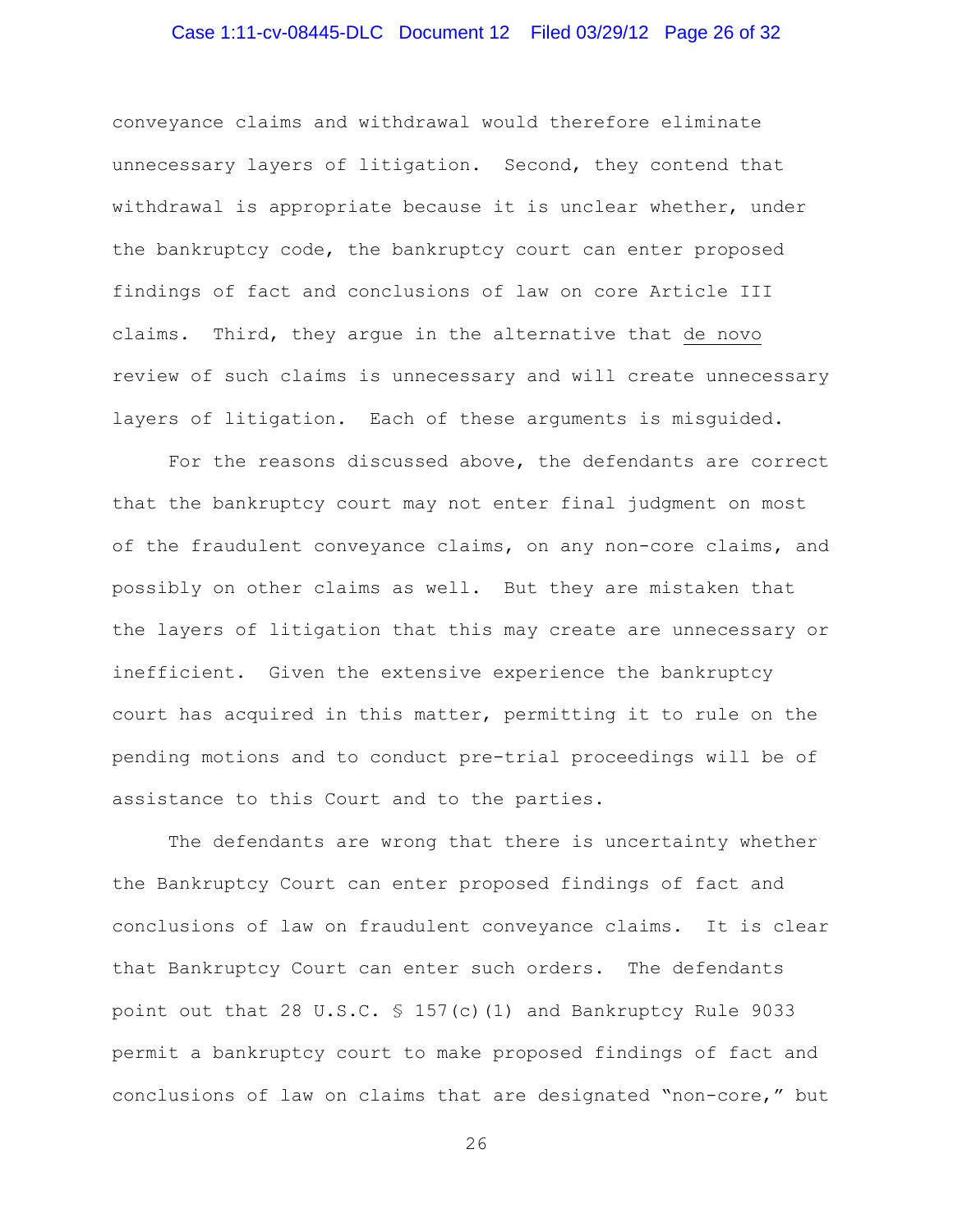# Case 1:11-cv-08445-DLC Document 12 Filed 03/29/12 Page 27 of 32

there is no corresponding provision that authorizes a bankruptcy court to enter proposed findings or conclusions in core proceedings over which the bankruptcy court lacks authority to enter final judgments. The defendants claim that there is thus a statutory "gap" with respect to claims implicated by the holding in Stern, and the bankruptcy court may lack authority to propose findings of fact and conclusions of law on such claims.

The defendants are mistaken. The Supreme Court was explicit that the question presented in Stern was "narrow," and that the case would not "meaningfully change[] the division of labor" between bankruptcy courts and district courts. Stern, 131 S.Ct. at 2620. Disallowing bankruptcy courts from issuing findings of fact and conclusions of law on core Article III claims would significantly change the division of labor between bankruptcy courts and district courts. As evidence, one need look no farther than the large number of motions to withdraw the reference that have been brought before this court in the wake of Stern, many of which advance statutory "gap" arguments similar to those advanced here. See, e.g., Adelphia, 2012 WL 264180, at \*5-7; In re Coudert, 2011 WL 5593147, at \*13; In re Extended Stay, 2011 WL 5532258, at \*8.

When Congress enacted the 1984 Act, it delegated bankruptcy courts greater authority over core claims than non-core claims. Post-Stern, this statutory structure should be upheld as much as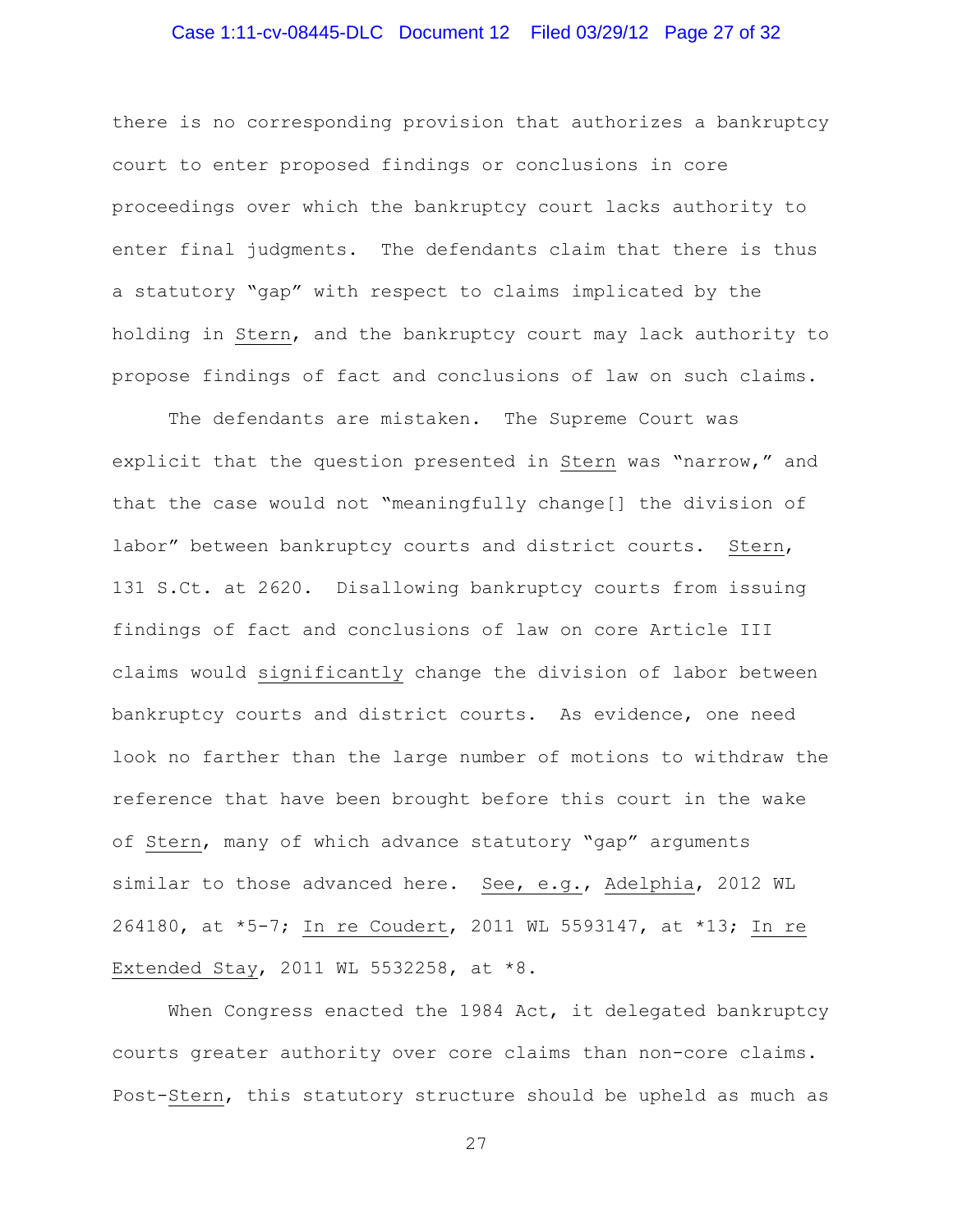possible. Cf. Alaska Airlines, Inc. v. Brock, 480 U.S. 678, 684 (1978) ("A court should refrain from invalidating more of the statute than is necessary." (citation omitted)). Granting bankruptcy courts less authority over core Article III claims than non-core claims, as defendants urge, would not accomplish this goal.

Moreover, Congress clearly did not anticipate the holding in Stern when it enacted the 1984 Act. Rather, as indicated in the conference report to the 1984 Act, Congress intended for core proceedings to consist of all those "matters over which the bankruptcy court can exercise summary jurisdiction," and to exclude those "state-based causes of action" that bankruptcy courts cannot finally adjudicate under Article III. 130 Cong. Rec. S 8891 (daily ed. June 29, 1984), reprinted in 1984 U.S. Code Cong. & Admin. News 601. By granting bankruptcy courts authority to issue recommended findings in all non-core matters related to a bankruptcy proceeding, Congress intended such authority to reach all bankruptcy-related claims that bankruptcy courts cannot finally adjudicate under Article III. The fact that Congress failed in its constitutional line-drawing does not require invalidation of this broader statutory purpose. See United States v. Booker, 543 U.S. 220, 246 (2005) (citation omitted) (holding that when a portion of a statute is ruled unconstitutional, courts should "seek to determine what Congress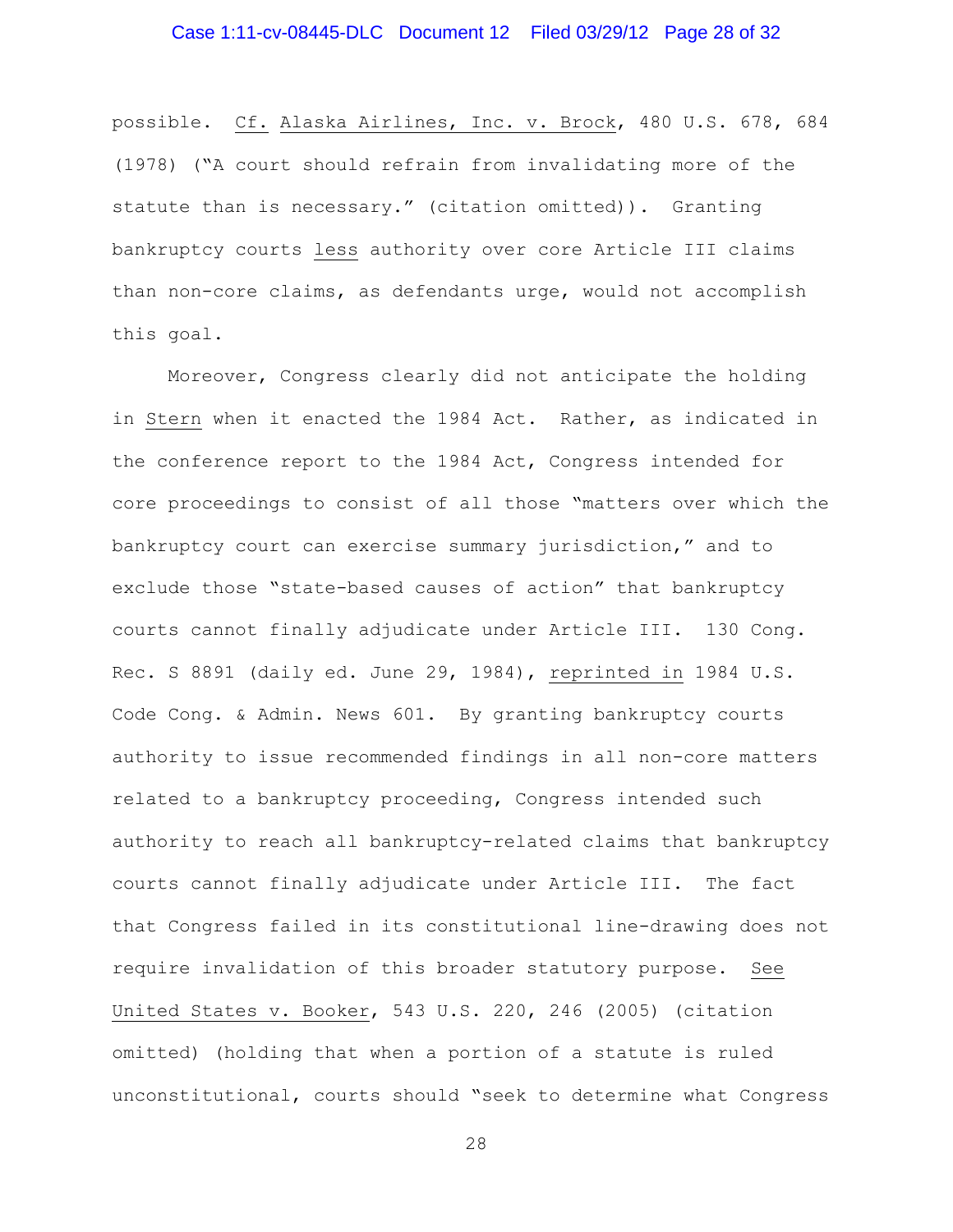### Case 1:11-cv-08445-DLC Document 12 Filed 03/29/12 Page 29 of 32

would have intended in light of the Court's constitutional holding"). Thus, pursuant to this district's Amended Standing Order of Reference, the bankruptcy judge shall submit proposed findings of fact and conclusions of law to the district court in all those core matters that it cannot finally determine. See Amended Standing Order of Reference, Case No. 12 Misc. 00032 (S.D.N.Y. Jan. 31, 2012).

The defendants are similarly mistaken that de novo review is impractical and will create unnecessary layers of litigation in this case. The defendants argue that any findings of fact by a trial court will be highly dependent on the credibility of witnesses, and that it would be inappropriate for this Court to conduct de novo review of a "cold record" when the issues in the case are so dependent on live testimony. This argument is unpersuasive at this stage in the litigation, when there are pending motions and the case is not yet trial ready. This Court has no intention of allowing these matters to proceed to trial, over defendants' objections, before a court that lacks authority to enter final orders. Defendants are free to raise their witness credibility arguments again upon a renewed motion to withdraw once the pending motions have been decided and the case is ready for trial.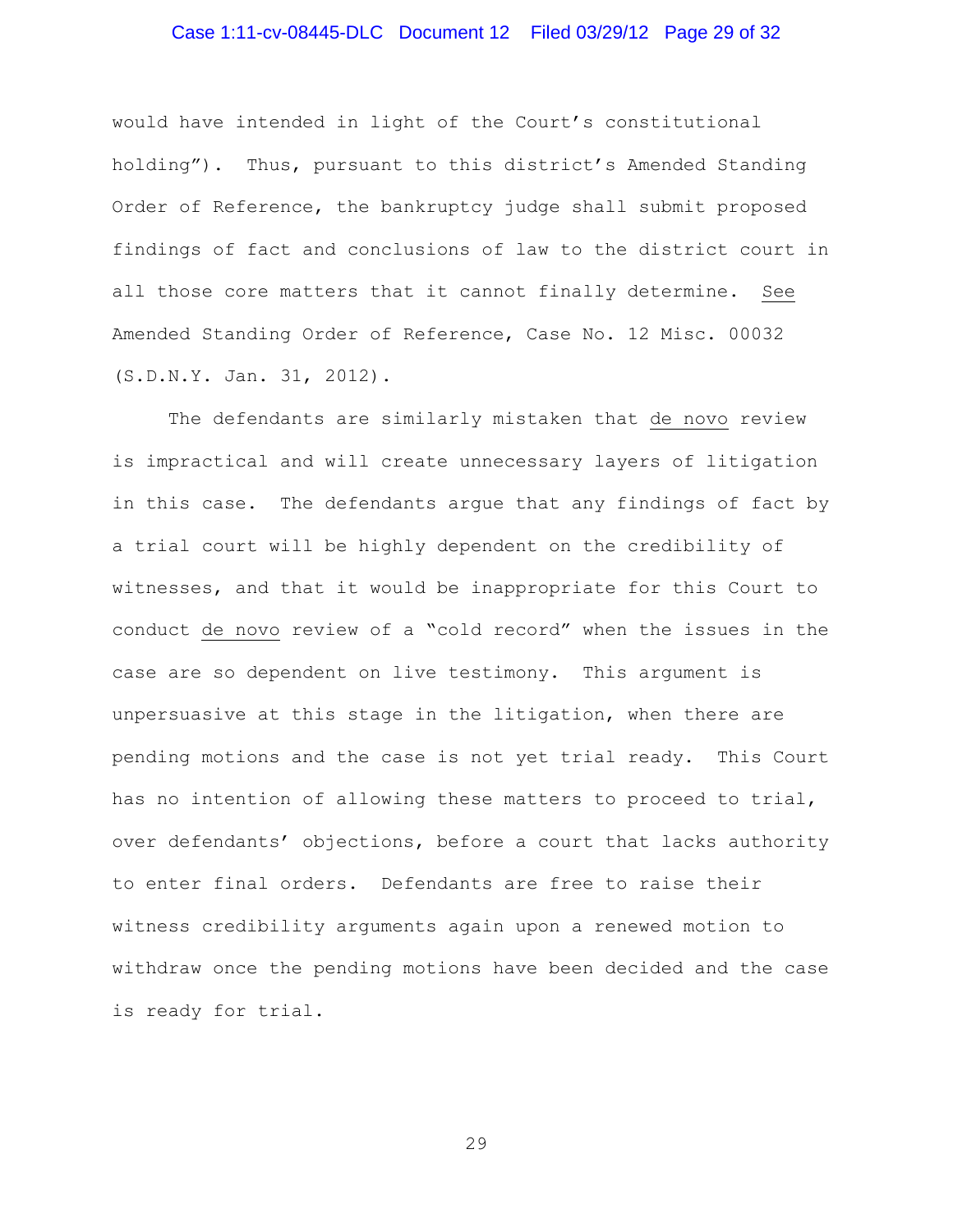# Case 1:11-cv-08445-DLC Document 12 Filed 03/29/12 Page 30 of 32

B. Jury rights, forum shopping, and uniformity of bankruptcy administration

None of the other Orion factors weigh in favor of withdrawing the reference at this time. The defendants have a right to a jury trial, but they have not yet asserted this right and the case is not yet trial-ready. The Seventh Amendment conveys a guarantee of a jury trial to a party litigating a fraudulent conveyance action when the party has not filed a claim against the bankruptcy estate and the action is not integral to the restructuring of debtor-creditor relations. Granfinanciera, 492 U.S. at 58-59. If and when the defendants assert their jury trial rights and/or the case proceeds to trial, then, the defendants are free to move for withdrawal a second time.

It is unclear whether the defendants are engaged in forum shopping or simply believe that withdrawal of the reference will reduce the time and expense of litigation. The Trustee claims that the bankruptcy court has issued discovery rulings adverse to the defendants, and claims that these rulings provided the defendants with a motive to engage in forum shopping; the defendants note that the bankruptcy court has yet to rule on any motions and argue that there is therefore no motive for forum shopping.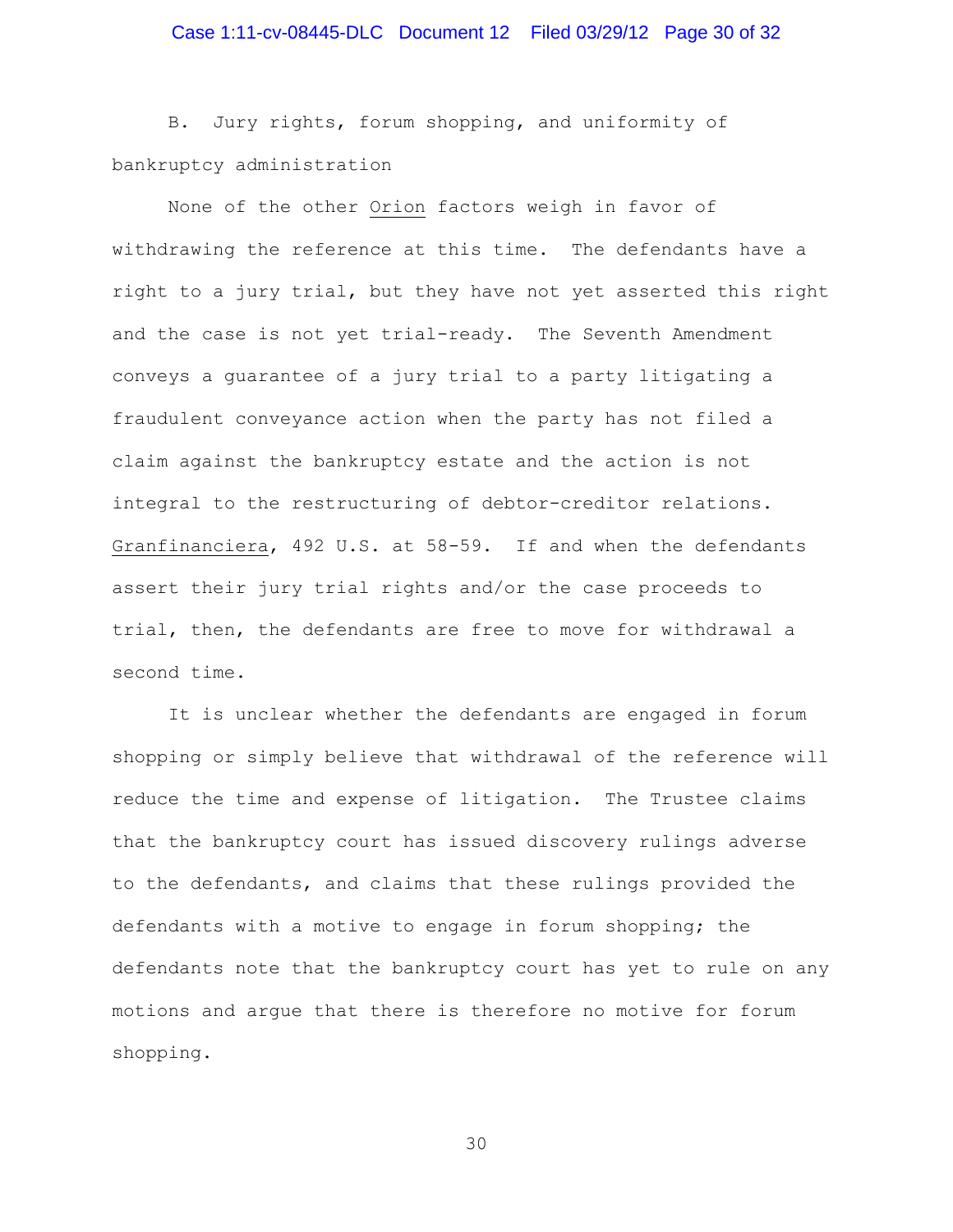# Case 1:11-cv-08445-DLC Document 12 Filed 03/29/12 Page 31 of 32

Similarly, it is unclear the extent to which withdrawal will have a negative impact on the uniformity of bankruptcy administration. The Trustee points to a number of allegedly novel issues of bankruptcy law implicated by these matters and argues that it would be useful to have the bankruptcy court's opinion on these issues in the first instance; the defendants note that the matters of central importance in this dispute revolve around non-core claims or core Article III claims, and that the plan of reorganization was confirmed more than a year and a half ago. The defendants further note that because there is no longer an estate to administer, any concerns of uniformity of bankruptcy administration are de minimus.

It is not necessary to resolve the parties' differences on these issues at this time. Regardless of the defendants' true motivations for moving to withdraw or the impact of withdrawal on the uniformity of bankruptcy administration, withdrawal at this stage would result in significant inefficiencies and is inappropriate.

#### CONCLUSION

The November 15 and November 21 motions to withdraw the reference in the above-captioned cases are denied